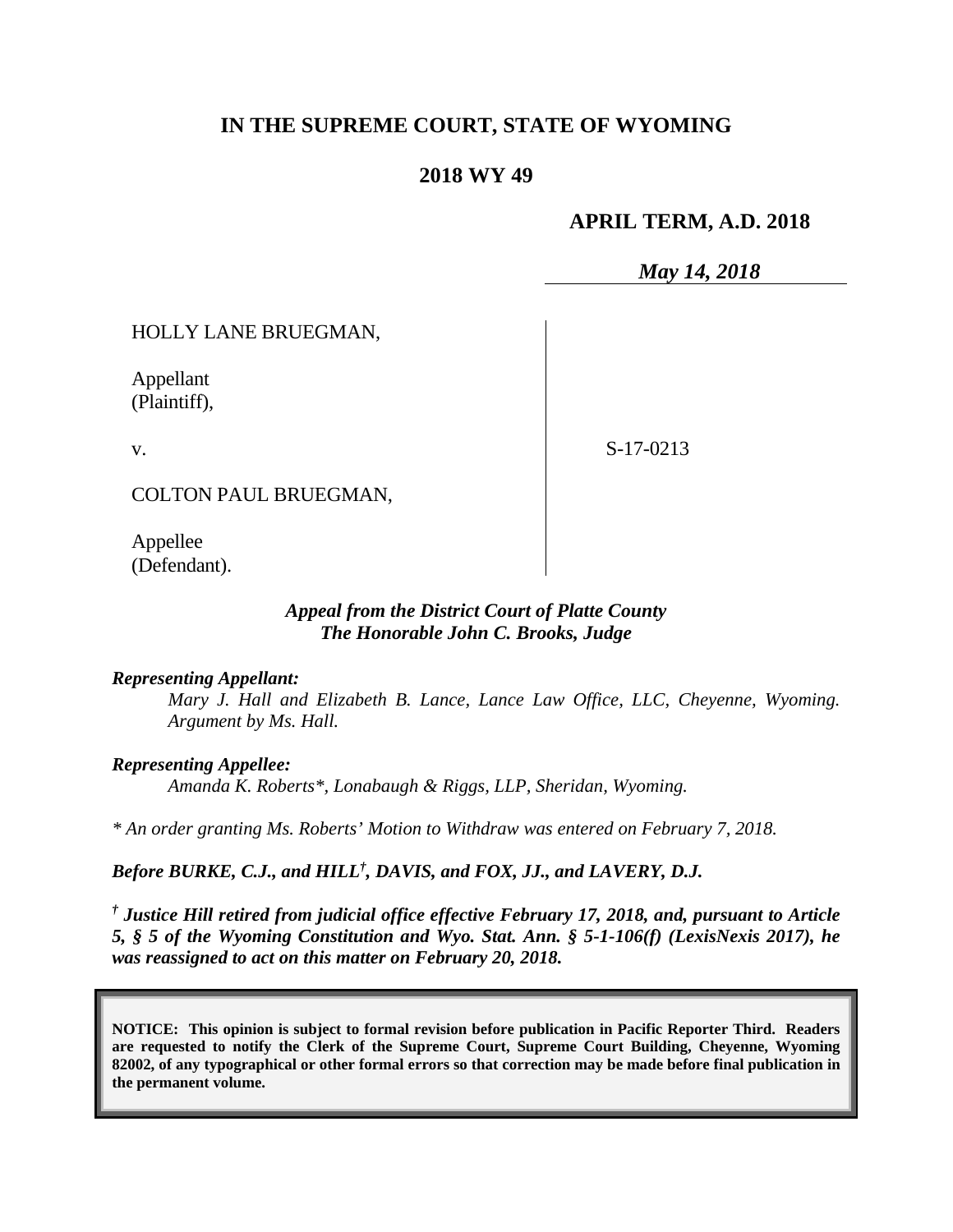#### **LAVERY, District Judge.**

[¶1] The appellant, Holly Lane Bruegman (Mother), filed for divorce from the appellee, Colton Paul Bruegman (Father). After an evidentiary hearing on temporary custody, visitation, and child support, the district court ordered the parties to share legal and physical custody of their minor child pending a final hearing and required Father to pay temporary child support. The district court also, on its own motion, bifurcated the proceedings by entering a decree of divorce dissolving the marriage and leaving all remaining matters for a future order. After a full bench trial, the district court issued a final decision on custody, visitation, support, and property distribution granting the parties shared legal and physical custody of the minor child until he enters kindergarten, and granting primary physical custody to Father with visitation for Mother after that. Mother appeals claiming the district court should not have ordered shared custody and should have awarded her primary physical custody. We overrule our precedent disfavoring shared custody and affirm.

#### *ISSUES*

[¶2] Mother raises three issues for review:

I. Did the district court abuse its discretion when it ordered shared custody?

II. Did the district court abuse its discretion in ordering an automatic, anticipatory award of primary physical custody to Defendant when the child enters kindergarten in the absence of evidence or findings that modifying custody is in the child's best interest?

III. Did the district court abuse its discretion in awarding future primary custody to Defendant under the circumstances and evidence presented at trial?

### *FACTS*

[¶3] The parties were married July 26, 2008. Mother graduated from Laramie County Community College, worked in admissions for a year and, after obtaining a bachelor's degree at a college in Missouri, was director of admissions from 2006 until 2014. After the birth of their child in the spring of 2014, Mother stayed at home full-time. Father continued to work full-time. He was self-employed through various business ventures largely in the oil and gas industry.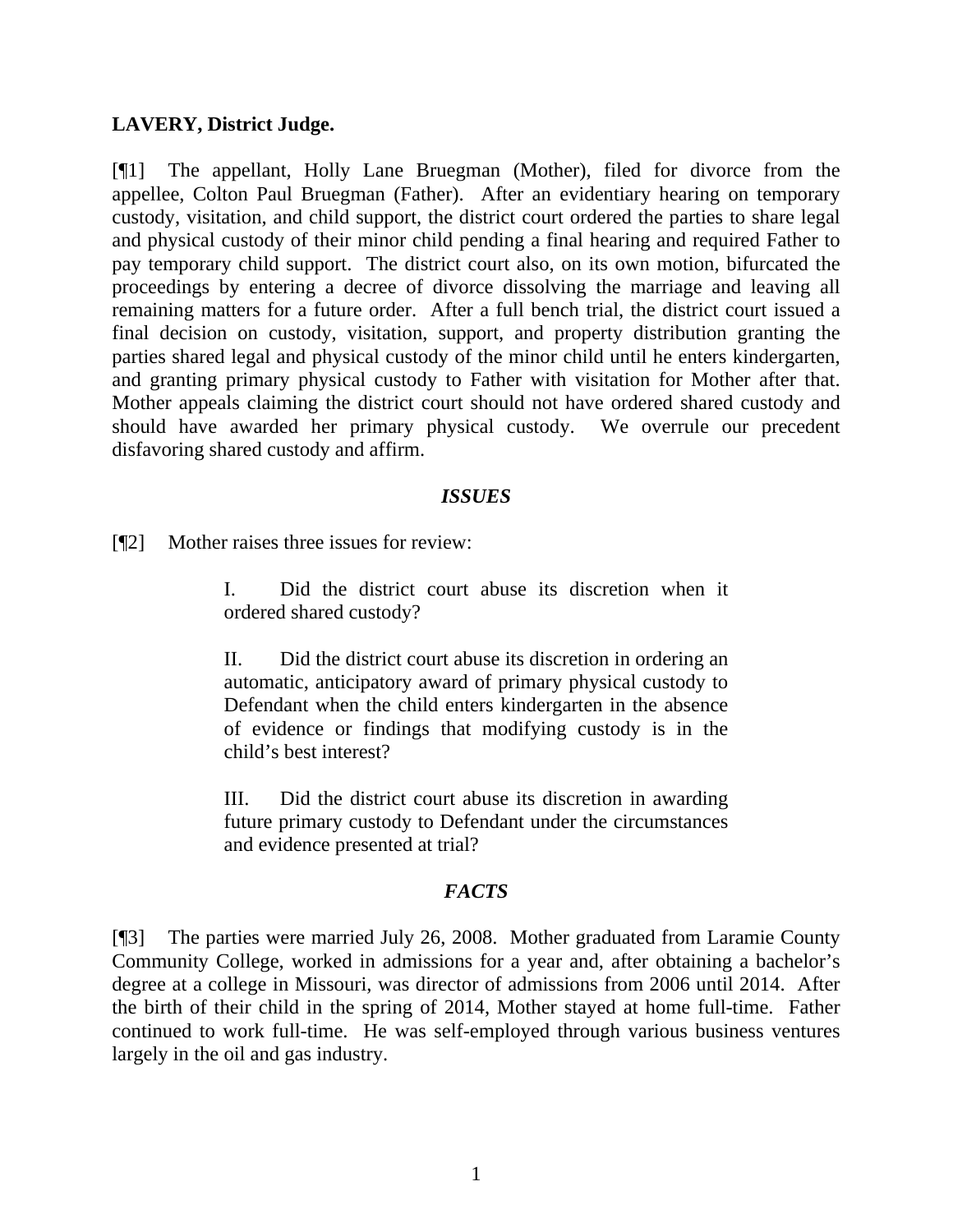[¶4] After the birth of their child, the couple began experiencing marital difficulties and in September 2014 Mother moved to Torrington, Wyoming and filed for divorce in Goshen County. During that case, the district court entered a temporary custody order which is not in the record. The record is unclear whether they were ordered to split each week nearly evenly or whether Mother had physical custody seventy percent of the time and Father had physical custody thirty percent of the time. Later in that case, after another temporary custody hearing in the spring of 2015, the parties shared temporary custody, splitting each week. The parties made efforts to reconcile the marriage and Mother later dismissed the first divorce action in February 2016.

[¶5] A few months later, on May 27, 2016, Mother filed this case. By that time Father had moved to Wheatland, Wyoming and Mother had moved back to Cheyenne, Wyoming. Father began ranching and Mother began working as a realtor at Century 21. After a hearing on temporary custody, visitation, and support on August 23, 2016, the district court divorced the parties and ordered the parties to share custody equally week to week, with exchanges every Sunday. A bench trial was held April 18, 2017, and the district court entered its decision on custody, visitation, support, and property division on May 22, 2017.

[¶6] The district court viewed this case as close, with two fit, competent parents willing to accept the responsibilities of parenting. Both parents supported the child's best interests by taking advantage of opportunities to spend time with the child and encouraging the child's relationship with the other parent. The district court found the child had a good relationship with both parents but a very close, special bond with Father, who was probably the child's primary caretaker, with Father taking the child with him while he works around the ranch.

[¶7] The trial court found Father's large extended family and close friends, a strong support system, weighed in his favor. Mother's babysitter and close friend planned to move and Mother's family lived in Nebraska. The court was concerned about Mother's ability to make ends meet. She had just started a new job and testified she took home \$2,000 per month with a \$1,799 per month mortgage. The district court noted Father's work situation was stable, although he had significant debts. While Mother had some flexibility at work, her work obligations were still developing. The court predicted she would likely be able to tailor her work schedule to facilitate what the court characterized as generous visitation during the school year, three weekends per month and one afternoon/evening each week, while Father would be readily available to care for the child after school daily due to his self-employment.

[¶8] A substantial portion of the evidence was devoted to the level of conflict in the parties' relationship, and the district court carefully weighed this.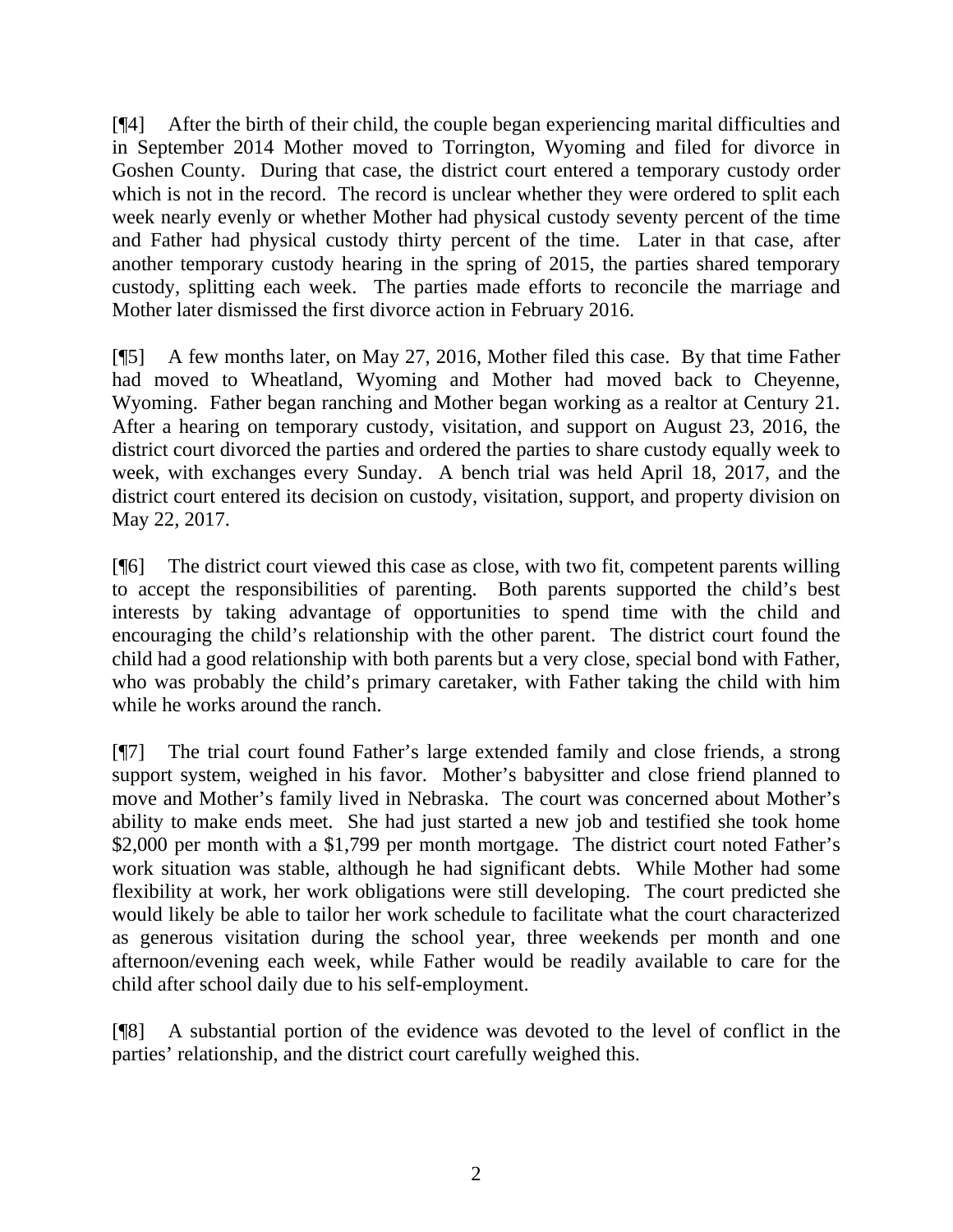Wyo. Stat.  $\S 20$ -2-201(a)(vii) requests courts to evaluate the "ability and willingness of each parent to allow the other to provide care without intrusion, respect the other parent's rights and responsibilities, including the right to privacy." The Court finds that, at times, the parties have intruded on each other's right to privacy. This may have been partially due to the efforts of the parties to reconcile. Now that they are divorced, continuing to stay the night at each other's residences might result in confusion for [the child]. However, the parties are free to make their own decisions regarding whether they will or will not let the other party see [the child] during their own parenting time. The parties will be ordered to notify each other and get permission before they come to the other's residence for any reason other than scheduled pick-ups. The Court will caution the parents to respect the other's boundaries and parenting time with [the child].

At trial, Mother introduced three video recordings she took of fights between her and Father. Father testified he was set up, intentionally angered so that Mother could record his outburst. The court was concerned about the context of the recordings but acknowledged that they'd had a tumultuous last couple of years of marriage. The court specifically found no evidence of spousal abuse nor evidence that Father lost his temper with his son or any sort of child abuse occurred.

[¶9] The district court also considered the child's special needs a relevant factor, concluding this factor did not weigh against allowing shared custody for the child because the federally subsidized non-profit centers serving preschool-aged children with special needs in Cheyenne and Wheatland jointly evaluated the child and developed an individualized education program (IEP) for him. Though it might be challenging, both centers are required to follow the IEP and he would receive the same instruction if he were to switch between centers.

[¶10] The district court ultimately concluded it was in the minor child's best interests to continue to see each parent as much as possible, ordering shared custody with exchanges every two weeks. The court viewed this as the best way to maintain the close relationship with each parent that had developed to date. As the parties live fairly close to each other but not in the same community, the district court ordered shared custody to continue until the child enters kindergarten, at which time Father would have primary physical custody and Mother would have liberal visitation. Mother filed a timely notice of appeal.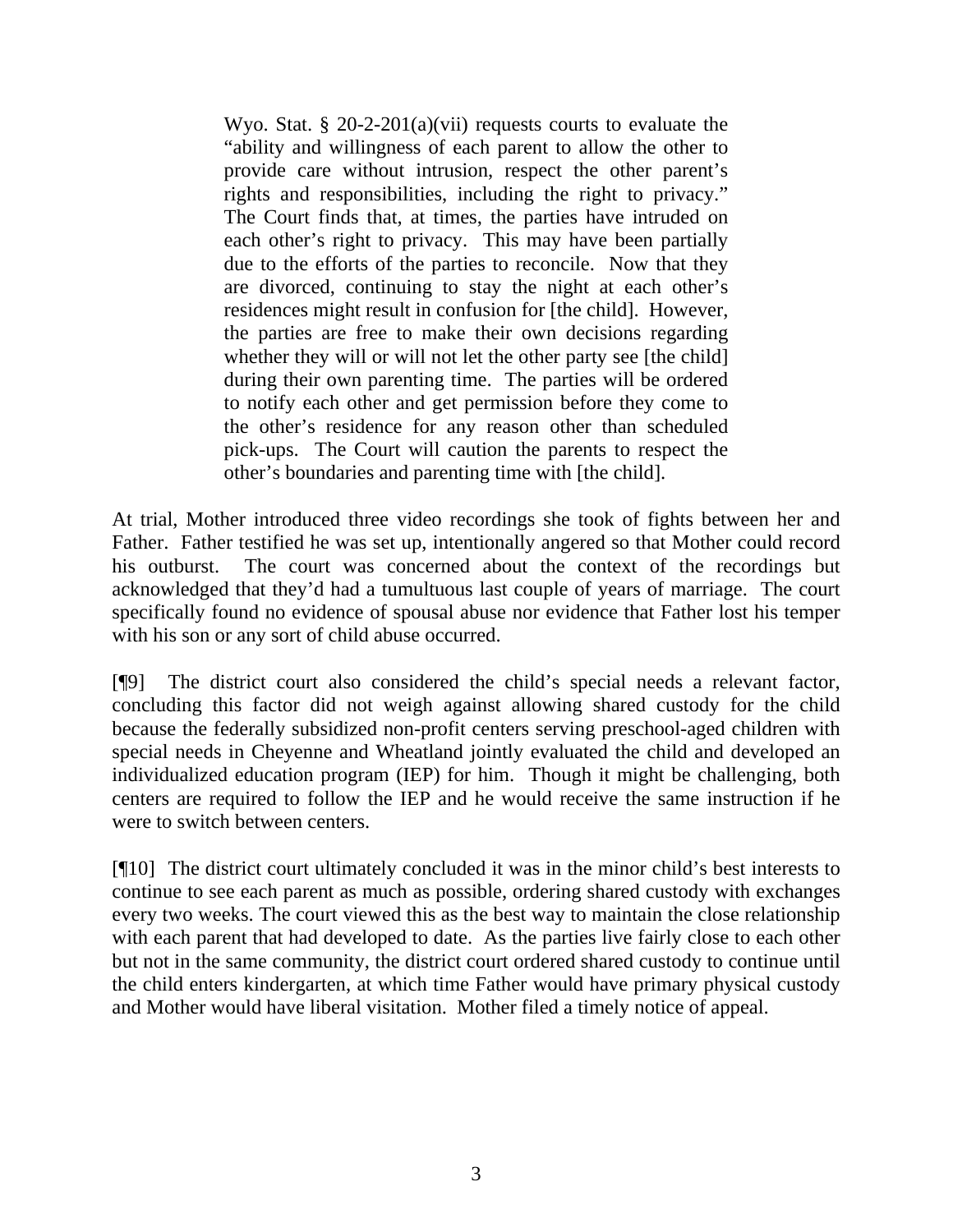#### *STANDARD OF REVIEW*

[¶11] Wyoming "law affords wide discretion to the district court when fashioning custody and visitation provisions for the best interests of the children." *Pace v. Pace*, 2001 WY 43, ¶ 11, 22 P.3d 861, 865 (Wyo. 2001) (quoting *Reavis v. Reavis*, 955 P.2d 428, 431 (Wyo. 1998)). This "discretion encompasses one of the most difficult and demanding tasks assigned to a trial judge." *Pace*, ¶ 11, 22 P.3d at 865 (citing *Reavis*, 995 P.2d at 431).

> This Court has consistently recognized the broad discretion enjoyed by a district court in child custody matters. We will not interfere with the district court's custody determination absent procedural error or a clear abuse of discretion. In determining whether an abuse of discretion has occurred, our primary consideration is the reasonableness of the district court's decision in light of the evidence presented. We view the evidence in the light most favorable to the district court's determination, affording every favorable inference to the prevailing party and omitting from our consideration the conflicting evidence.

*Ransom v. Ransom*, 2017 WY 132, ¶ 9, 404 P.3d 1187, 1190 (Wyo. 2017) (quoting *JCLK v. ZHB*, 2015 WY 95, ¶ 8, 353 P.3d 720, 721 (Wyo. 2015) (quoting *Durfee v. Durfee*, 2009 WY 7, ¶ 6, 199 P.3d 1087, 1089 (Wyo. 2009))). "In determining whether there has been an abuse of discretion, the ultimate issue is whether or not the court could reasonably conclude as it did." *Womack v. Swan*, 2018 WY 27, ¶ 11, 413 P.3d 127 (Wyo. 2018) (quoting *Ready v. Ready*, 906 P.2d 382, 384 (Wyo. 1995) (citations omitted)). "A court does not abuse its discretion unless it acts in a manner which exceeds the bounds of reason under the circumstances." *Stevens v. Stevens*, 2014 WY 23, ¶ 8, 318 P.3d 802, 805 (Wyo. 2014) (quoting *Bingham v. Bingham*, 2007 WY 145, ¶ 10, 167 P.3d 14, 17–18 (Wyo. 2007)). We "do not overturn the decision of the trial court unless we are persuaded of an abuse of discretion or the presence of a violation of some legal principle." *Stevens*, ¶ 8, 318 P.3d at 805 (quoting *Fink v. Fink*, 685 P.2d 34, 36 (Wyo. 1984)).

[¶12] Mother challenges the sufficiency and weight of the evidentiary findings, to some degree, in every issue presented by her on appeal. "Findings of fact not supported by the evidence, contrary to the evidence, or against the great weight of the evidence cannot be sustained." *Id.* (quoting *Jones v. Jones*, 858 P.2d 289, 291 (Wyo. 1993)). Similarly, an abuse of discretion is present "when a material factor deserving significant weight is ignored." *Vanasse v. Ramsay*, 847 P.2d 993, 996 (Wyo. 1993). However,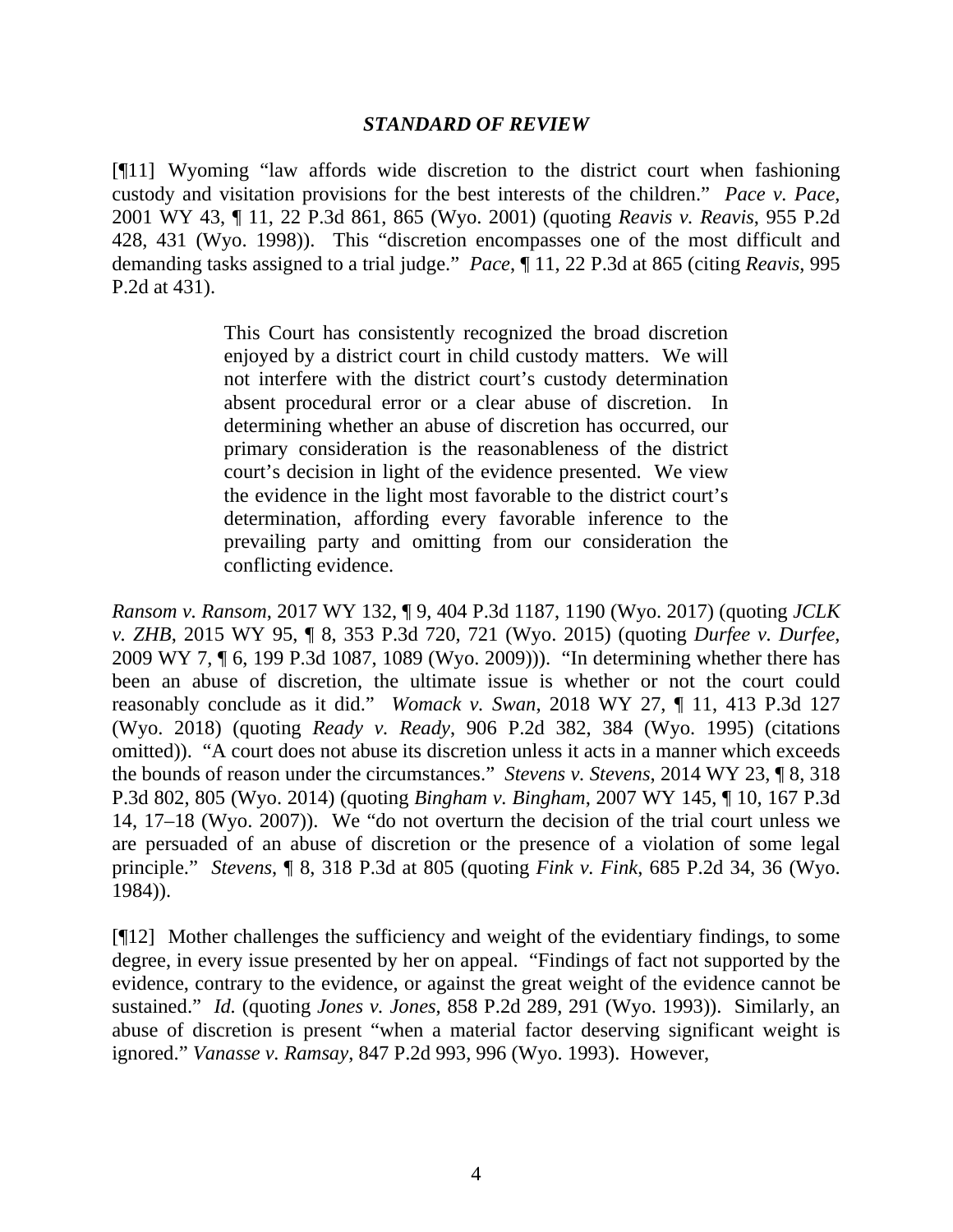"In reviewing a challenge to the sufficiency of the evidence, we accept the evidence of the successful party as true and give all favorable inferences to that evidence." *Cranston v. Cranston*, 879 P.2d 345, 351 (Wyo. 1994) (citing *Hill v. Zimmerer*, 839 P.2d 977, 981 (Wyo. 1992)). "We leave out of consideration entirely the conflicting evidence of the unsuccessful party." *Cranston*, 879 P.2d at 351 (citing *Kadrmas v. Valley West Homeowner's Ass'n*, 848 P.2d 826, 828 (Wyo. 1993) and *Hill*, 839 P.2d at 981).

*Zupan v Zupan*, 2010 WY 59, ¶ 16, 230 P.3d 329, 334 (Wyo. 2010).

#### *DISCUSSION*

#### **I. Shared Custody Standard of Review**

[¶13] Mother claims the district court abused its discretion in ordering shared custody in violation of this Court's clear rule that shared custody arrangements are disfavored. *Buttle v. Buttle* summarized shared custody precedent.

> In *Testerman* [*v. Testerman*, 2008 WY 112,] ¶ 15, 193 P.3d [1141,] 1145 [(Wyo. 2008)], this Court reviewed our precedent concerning shared custody.

> > "We have repeatedly said that divided or shared custody is not favored by this Court absent good reason therefore." *Eickbush* [*v. Eickbush*, 2007 WY 179,] ¶ 11, 171 P.3d [509,] 512 [(Wyo. 2007)]. We have explained that "stability in a child's environment is of utmost importance to the child's well-being," *Reavis*, 955 P.2d at 432, while "a measure of instability is inherent" in joint custody arrangements. *Gurney*, 899 P.2d at 55. We have emphasized that the "success of a joint or shared custody arrangement hinges on the extent to which the parents are able to communicate and agree on the matters relevant to the children's welfare." *Reavis*, 955 P.2d at 433.

When a district court's exercise of discretion in custody matters involves splitting custody of children between parents or other unconventional custody approaches, we have said it must provide an explanation of its reasoning and place its findings on the record so that, upon review, this Court can be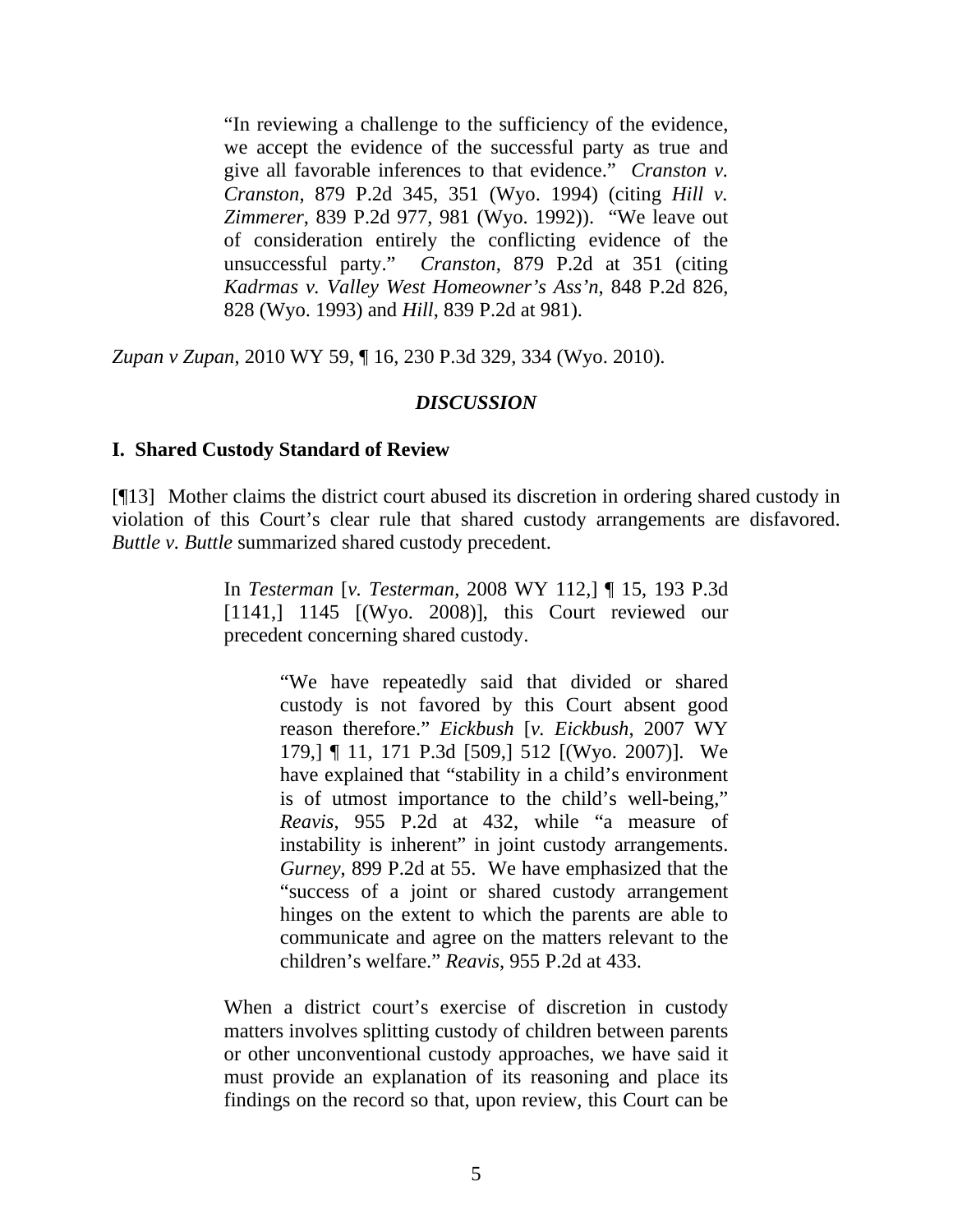sure that a comprehensive evaluation of all relevant factors occurred prior to determining custody. *Pace v. Pace*, 2001 WY 43, ¶ 17, 22 P.3d 861, 867 (Wyo. 2001).

… Among the most frequently cited contraindications for joint custody is parents who do not live in close proximity. As one child custody authority has said:

…

The frequent shifts back and forth in the child's environment with the child having two "primary" homes, requires a great deal of flexibility and cooperation both on the part of the parents and the child. \* \* \* The degree to which a particular arrangement will work may depend not only on cooperation and flexibility, but also on proximity of the parents and the emotional adaptability of the child. When parents live near each other, the child may not have to face the added adjustment of two different peer environments.

Jeff Atkinson, *1 Modern Child Custody Practice* § 6–6, 6–9 (2004). Here, the parents do not live in close proximity. Under these circumstances, the district court's finding that they are both "good parents" does not support shared custody.

Another important factor for our consideration in reviewing the district court's order is the extent to which the parents are able to communicate and work together to promote the child's best interest.

> The premise of the joint custody order is the parents' ability to resolve between themselves the custodial details. There can be little question that joint custody requires sincere dedication on the part of each parent to safeguard the security and stability vital to a child's best interest. When the parents are unable to make this cooperative arrangement work, a change of circumstances justifying judicial reexamination of the original joint custody order is demonstrated.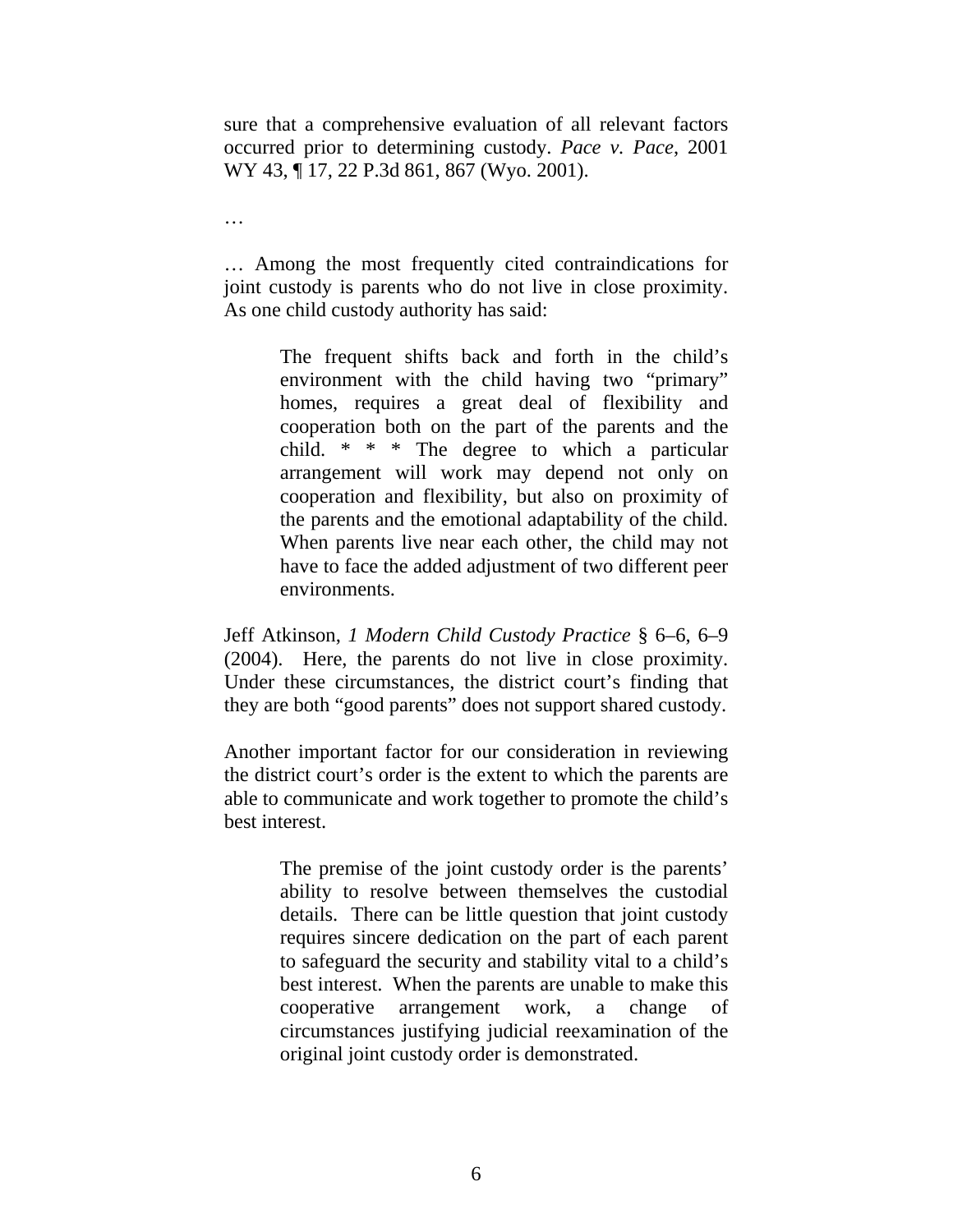*Gurney v. Gurney*, 899 P.2d 52, 55 (Wyo. 1995) (citation omitted). Similarly, when the evidence demonstrates the parents have been unable to communicate during the marriage, a joint or shared custody order is not appropriate in the first place.

*Buttle v. Buttle*, 2008 WY 135, ¶¶ 31-32, 38-39, 196 P.3d 174, 181, 183 (Wyo. 2008). While "there may be cases where joint or shared physical custody may approximate the former family relationships more closely than other custodial arrangements, or for other good reason may be in the best interests of the children … divided physical custody may not be indiscriminately substituted for an award of sole custody to one parent in order to appease one party." *Reavis*, 955 P.2d at 432.

[¶14] The thrust of Mother's argument is that the district court never really articulated its reasoning for imposing a joint custody arrangement other than to ensure that both parents have equal time with the child. We have called this "a laudable goal" that "falls well short of the 'good reasons' needed to justify" a disfavored form of custody and said the fact that both parents are good parents is "true in many, if not most, divorces" but is "not sufficient to support a custody arrangement that this Court has noted is not favored and carries the potential for disrupting the child's life." *Testerman*, ¶ 17, 193 P.3d at 1146 (cited in *Buttle*, ¶ 42, 196 P.3d at 184); *Buttle*, ¶ 38, 196 P.3d at 183.

[¶15] Father argues denigrating shared custody is unjustified. He first directs us to the statutory requirement that "[c]ustody shall be crafted to promote the best interests of the children, and may include any combination of joint, shared or sole custody." Wyo. Stat. Ann. § 20-2-201(d) (LexisNexis 2017). A recent special concurrence expressed that the presumption that shared custody is contrary to the best interests of the child is inconsistent with this statutory directive. *Ransom v. Ransom*, 2017 WY 132, ¶ 37, 404 P.3d 1187, 1195 (Wyo. 2017) (Burke, C.J., specially concurring). This presumption is archaic.

> Many states that formerly recognized a presumption against shared custody have, through legislation or court decision, rejected it. Maritza Karmely, *Presumption Law in Action: Why States Should Not Be Seduced into Adopting a Joint Custody Presumption*, 30 Notre Dame J.L. Ethics & Pub. Pol'y 321, 325 (2016). As explained in a thoughtful opinion from the Supreme Court of Iowa:

> > [I]n light of the changing nature of the structure of families and challenges to the sweeping application of psychological parent attachment theory, we believe the joint physical care issue must be examined in each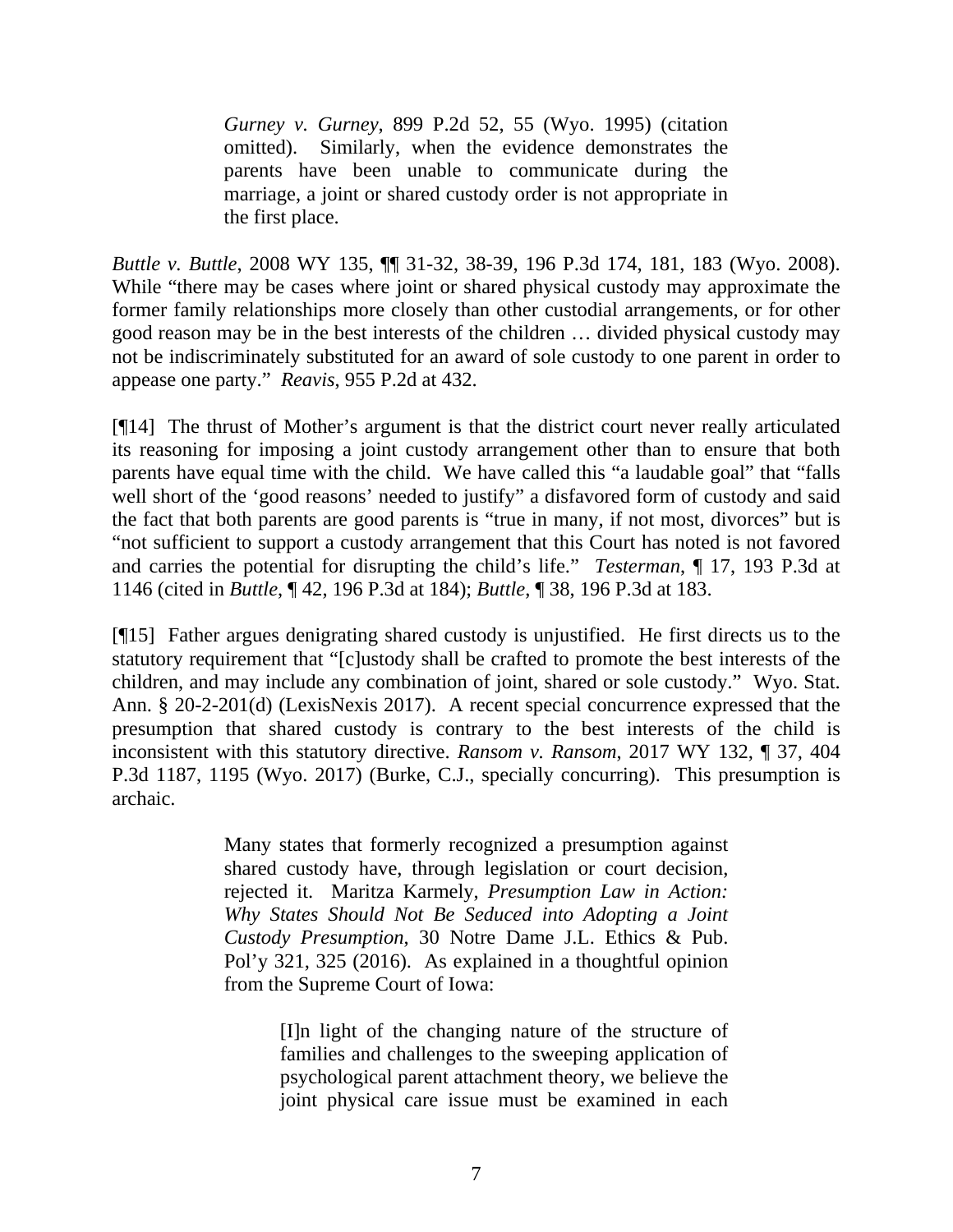case on the unique facts and not subject to cursory rejection based on a nearly irrebuttable presumption found in our prior cases. . . . Any consideration of joint physical care, however, must still be based on Iowa's traditional and statutorily required child custody standard—the best interest of the child. *See* Iowa Code § 598.41(5)(*a*). Physical care issues are not to be resolved based upon perceived fairness to the *spouses*, but primarily upon what is best for the *child*. The objective of a physical care determination is to place the children in the environment most likely to bring them to health, both physically and mentally, and to social maturity.

*In re Marriage of Hansen*, 733 N.W.2d 683, 695 (Iowa 2007) (emphasis in original). *See also Taylor v. Taylor*, 306 Md. 290, 303, 508 A.2d 964, 970 (1986) ("We emphasize that in any child custody case, the paramount concern is the best interest of the child. . . . The availability of joint custody, in any of its multiple forms, is but another option available to the trial judge."); *Beck v. Beck*, 86 N.J. 480, 486−88, 432 A.2d 63, 65−66 (1981); *Dodd v. Dodd*, 93 Misc.2d 641, 646, 403 N.Y.S.2d 401, 404–05 (1978).

*Id.* Father points out other deleterious effects of our rule disfavoring shared custody. Disfavoring shared custody erodes the standard of review giving every favorable inference to the prevailing party and omitting conflicting evidence and is in derogation of the great deference afforded the trial court. The law in Wyoming has been clear that shared custody is not favored "absent good reason." *Id.* ¶ 16, 404 P.3d at 1191 (citing *Eickbush*, 11, 171 P.3d at 512 (collecting cases)). It has been less clear what "good reasons" a trial court must articulate to justify ordering a disfavored form of custody and to what extent the heightened scrutiny of shared custody allows us to substitute our judgment of what the facts seem to point to for that of the trial judge. The presumption against shared custody also allows one party to effectively veto a shared custody arrangement that would be in the best interests of the child by simply refusing to agree to it.

[¶16] In Wyoming, the fundamental consideration in determining child custody should be "the best interests of the children." Wyo. Stat. Ann. § 20-2-201(a) (LexisNexis 2017). We hold there is no presumption that shared custody is contrary to the best interests of the children and shared custody should be considered on an equal footing with other forms of custody.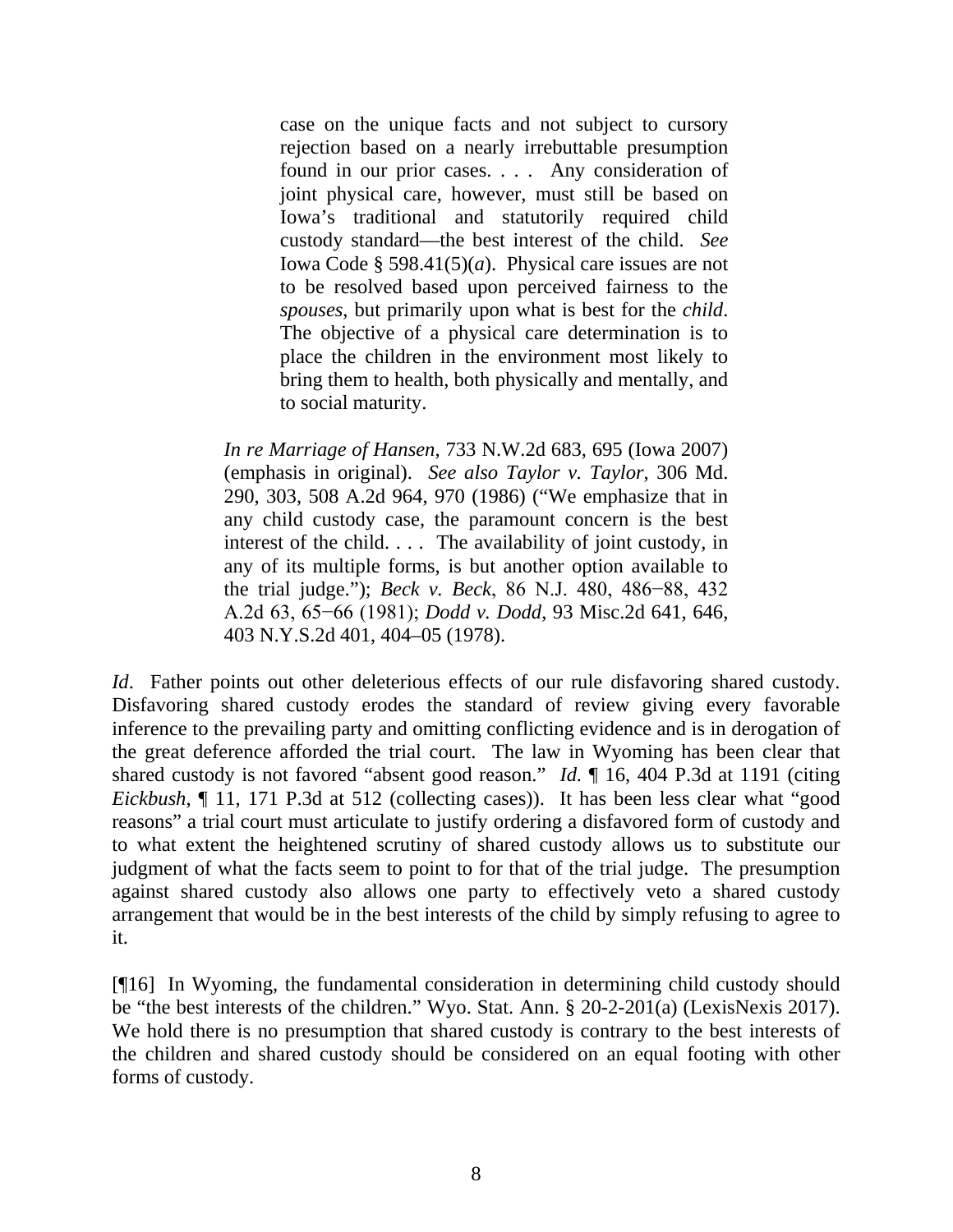## **II. The District Court's Shared Custody Determination**

[¶17] Overall, Mother contends shared custody will not promote stability in the child's life and the parties are unable to communicate or agree on major issues affecting the child well enough to facilitate a shared custody arrangement.

### **The Child's Developmental Needs**

[¶18] More specifically, Mother argues stability was a major factor to be considered due to their child's developmental delays. The parties attended a multidisciplinary team evaluation to develop an IEP for their child. The assistant director and special education coordinator of the STRIDE Learning Center in Cheyenne, Wyoming testified the child qualifies for services under federal law due to cognitive and communication developmental delays. Specifically, he is to receive 160 minutes per month of preacademic skills and social interactions to address his cognitive challenges, 160 minutes per month of speech language therapy, and 40 minutes per month of occupational therapy. He could receive these services by attending preschool at STRIDE three hours per day, four days per week.

[¶19] Mother emphasizes the special education coordinator's testimony that receiving specialized instruction is critical to this child being successful as well as her testimony that, in general, young children grow by having a consistent program and fluctuation in schedules is a challenge for young children. Mother's argument that the district court did not address the potential difficulties the child may experience splitting time between two different learning facilities is not correct. The district court noted the testimony that the child "would receive the same instruction if he were to switch between the Cheyenne and Wheatland centers," although "it might be challenging." The district court undoubtedly considered this evidence as a factor, specifically finding shared custody is appropriate because the child can get the same preschool curriculum regardless of which town he is in at a given time.

[¶20] Mother also argues "the district court was presented with no evidence of what had been done in the Wheatland learning center to address [the child]'s IEP; the court only had before it evidence of what had been done in the Cheyenne STRIDE facility." Mother fails to mention that conflicting evidence on this point exists in the record, including: testimony that the child has been receiving services in Wheatland as an infant; the multidisciplinary assessment for his IEP was done in Wheatland; representatives from the Wheatland child development center and STRIDE participated in the IEP; both parents have taken him to speech therapy at the child development center in Wheatland; folks from the child development center visit his daycare to work with him; and he is already enrolled for the fall schedule.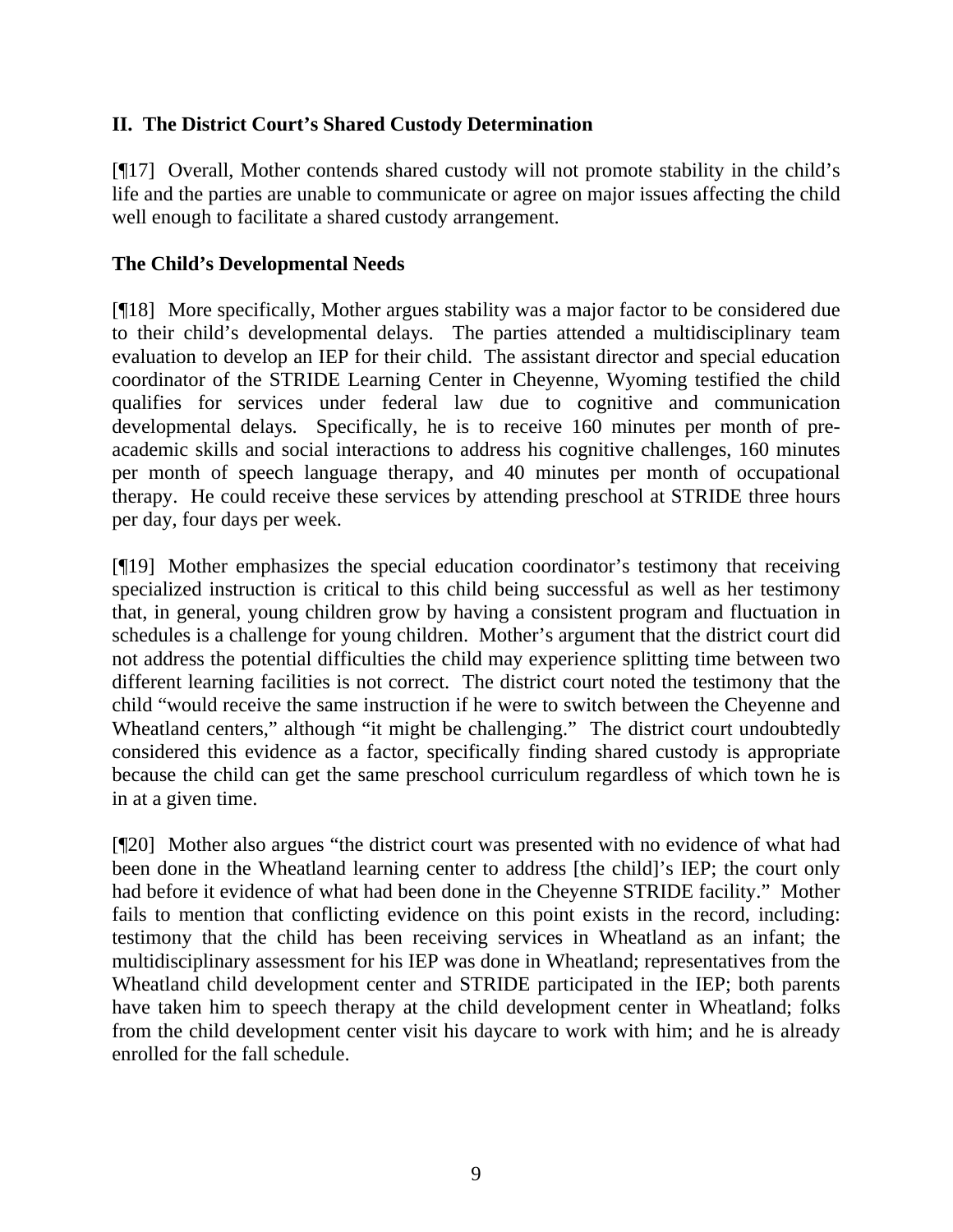[¶21] Mother contends the child's development was a major issue between the parties and the parties testified to different philosophies regarding the child's developmental delays and needs for services. Mother believes their disagreements are similar to those in *Williams v. Williams*.

> The parties' inability to make joint decisions on matters relevant to NJW's welfare also demonstrated that the shared custody arrangement was not working during the temporary custody period. One of the primary indicators that shared custody will work is the ability of the parents to communicate and cooperate. This naturally requires that the parents have shared goals and philosophies on how the child should be raised. It is clear from the evidence presented that the parties in this case had significantly different philosophies regarding the developmental services NJW should receive. Mother was of the mind that NJW should receive all of the services available to ensure her development. Father, however, believed that NJW should be raised in a manner that made her feel normal, and that some services are not necessary. The parties had significant disagreements over these philosophical differences during the temporary custody period.

*Williams v. Williams*, 2016 WY 21, ¶ 27, 368 P.3d 539, 548 (Wyo. 2016) (citations omitted).

[¶22] Mother asserts the parties clearly testified to different philosophies regarding the child's cognitive development and need for services and the district court failed to address how those views prevented the parties from being able to successfully exercise shared custody. Mother's citations to the record on this point do not support her contentions. Indeed, both parties view their child as very smart but with developmental, speech delays that require services. Neither views the assessments of him so far as entirely satisfactory. Father thinks speculation he may have autism seems incongruous. Mother testified she believes a better explanation may have been missed and the child needs to be further evaluated. The father in *Williams* initially objected to the child receiving any recommended development services at all and later objected to the child receiving additional recommended developmental services. *Williams*, ¶ 11, 368 P.3d at 543. In this case, Father was concerned about the regression in the child's speech. Mother doesn't point to evidence that Father hindered or objected to obtaining services for their child. Father participated in the IEP process and, as set forth above, the record reflects Father has ensured the child receives the services he needs while in Father's physical custody.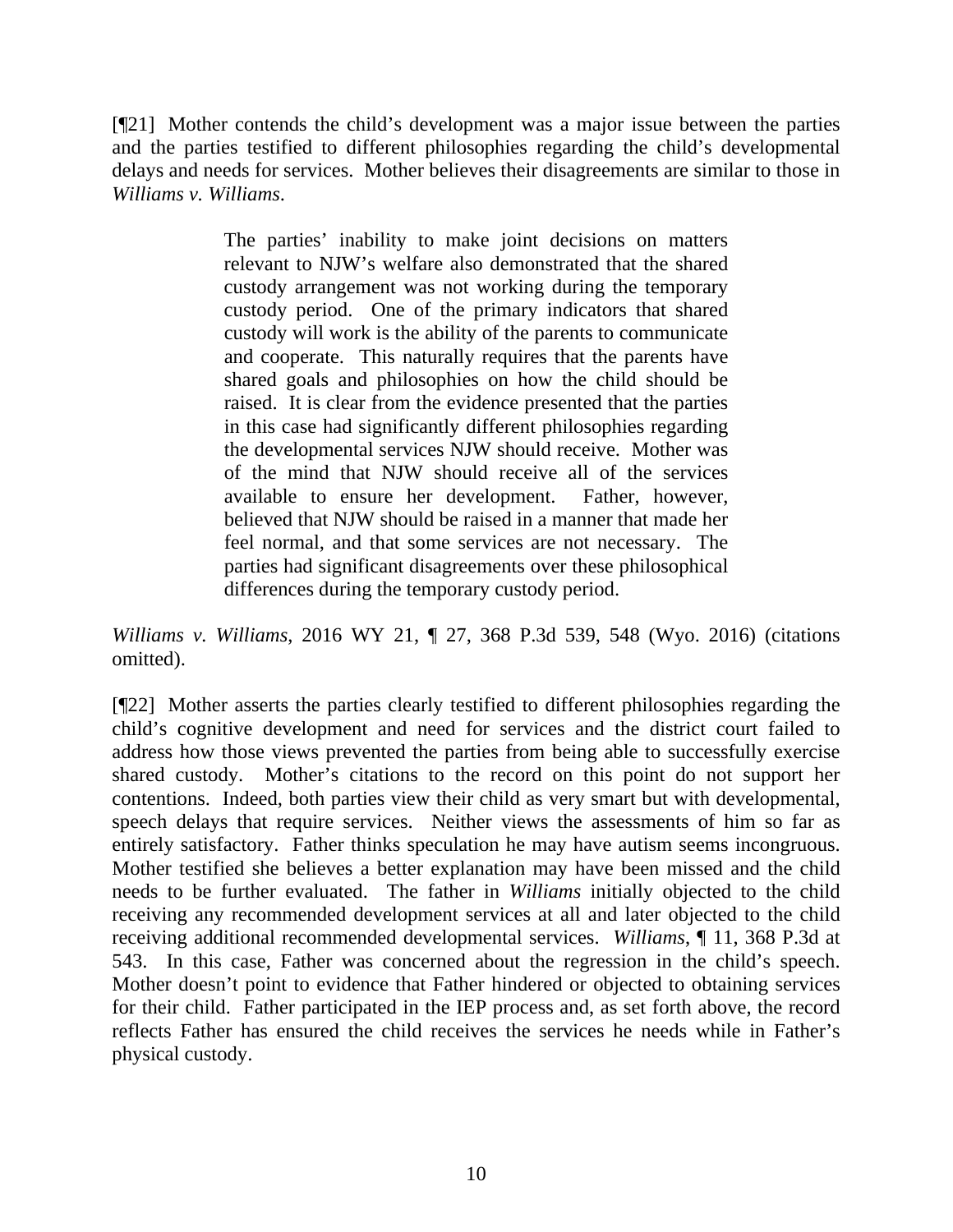[¶23] Under our abuse of discretion standard of review, we cannot say the district court was required to view stability in the child's schedule or routine as more important to the child's best interests than ensuring he sees each parent as much as possible. The record supports the district court's decision.

### **Ability of the Parties to Communicate**

[¶24] The last major factor Mother argues is the ability of the parties to communicate. Mother testified that she and Father had difficulties communicating due to Father's temper. The district court was shown videos of Father's temper and arguments between the parties that occurred in front of the child. The district court's decision considered evidence of Father's temper.

> At the hearing, [Mother] introduced three video recordings that she took of fights between her and [Father]. [Father] claimed [Mother] "trapped" him and essentially got him angry on purpose so she could record his reaction. The Court has no way of discerning the context of these recordings. The parties have had a tumultuous last couple years of marriage. Defendant seems regretful that he lost his temper at times in the past. Overall, the Court does not find evidence of spousal abuse. Further, there has been no evidence whatsoever that Defendant loses his temper with his son or that any sort of child abuse occurred.

Mother does not suggest these findings are not supported by the evidence, contrary to the evidence, or against the great weight of the evidence. While there is no question that the parties fought, the videos predate the temporary custody hearing.<sup>[1](#page-11-0)</sup> We have recognized it is not an abuse of discretion to afford little weight to poor behavior during a marriage. *Williams*, ¶ 17, 368 P.3d at 545 (father had engaged in "sophomoric behavior," having a party late at night while mother and child were sleeping). And we have recognized it is not an abuse of discretion to decline to base a custody decision on past bad behavior no longer occurring. *Id*.  $\llbracket$  18 (spousal abuse occurred in the past but father was "evolving" and "to the extent it existed and did exist . . . that it is not there anymore"). The district court did not abuse its discretion when it declined to base its custody decision on evidence of strife at the end of the marriage.

<span id="page-11-0"></span> $1$  The record is unclear about when the videos were taken. Mother testified these three videos were taken by her when the child was 18 months old, two years old, and shortly after the second divorce was filed. She also testified the dates in the names of the videos are accurate. The videos are dated before this case was filed.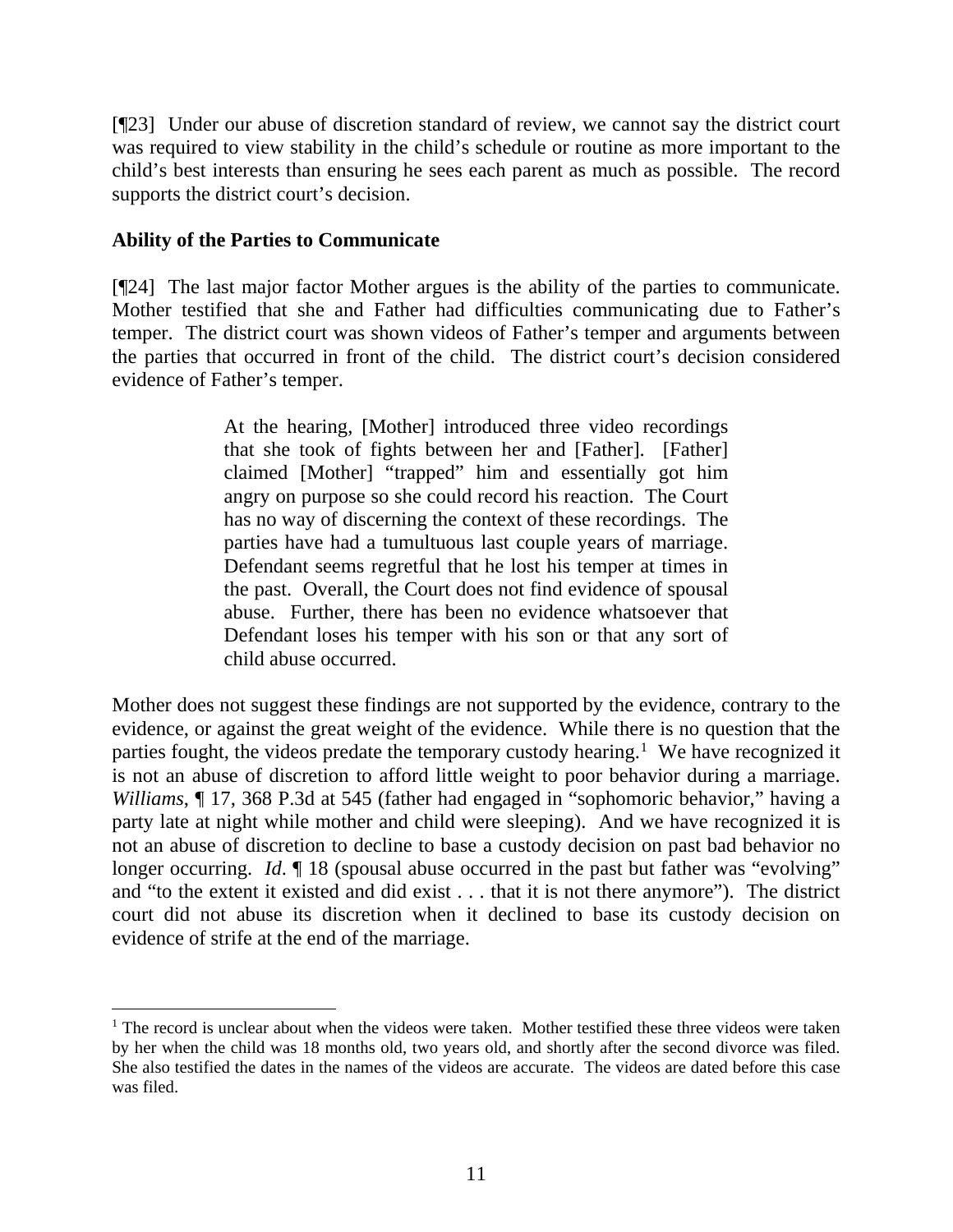[¶25] Mother also argues in her brief that their communication difficulties adversely impacted the child, asserting Father failed to communicate with her about the child's health insurance lapsing. The citations to the record relied upon by Mother do not support her contention. She testified (emphasis added):

> **We** found out late last summer that [the child] actually hadn't had health insurance for two or three months. There **--** He was on the company policy with 307 [Inc.] which I was, too, and all of [Father]'s other employees, and **we** found out that the insurance premiums had not been paid, and so there was a lapse in coverage then, which I know [Father], you know, worked with Blue Cross-Blue Shield, I believe it was, to get them all reinstated to figure out, I think they maybe did some **--** some sort of payment if they needed to.

Father explained the lapse in insurance payments was due to an employee's embezzlement. Mother's brief fails to draw a logical connection between an unanticipated lapse in insurance due to an employee's malfeasance and the parties' difficulties communicating.

[¶26] Mother finally argues the district court failed to address the parties' inability to communicate well enough to make joint decisions regarding the child. In part, this argument rehashes Mother's argument that the parties disagreed about the child's developmental delays. In addition, Mother cites Father's testimony that the parties do not often make joint decisions regarding the child – specifically, that he does not get to be involved in making many decisions. He testified "I don't necessarily argue with her decisions, but my decisions aren't welcome very often, so . . . I didn't get to decide where he was going to have his birthday party. She did that . . . ." Father went on to testify that Mother chose STRIDE,<sup>[2](#page-12-0)</sup> daycare, and babysitting providers in Cheyenne without his involvement. Father also testified this was not a problem. "I don't get to make very many decisions. I'm not saying my wife makes bad decisions. I'm not saying she makes decisions counter-productive to my son's development. It's just **--** I don't get to make decisions. It's up to my wife."

[¶27] Mother fails to explain why the district court should have considered this problematic when Father apparently did not. As the district court's decision notes, Father testified they get along "pretty dang good" most of the time. Father also testified that at times Mother has not allowed him to spend extra time with or visit the child during her custodial weeks, but then has invited him back, and they have shared the child effectively. Mother also fails to explain why Father ought to be involved in selecting

<span id="page-12-0"></span> $2$  As discussed above, Father was, in fact, involved in the IEP process.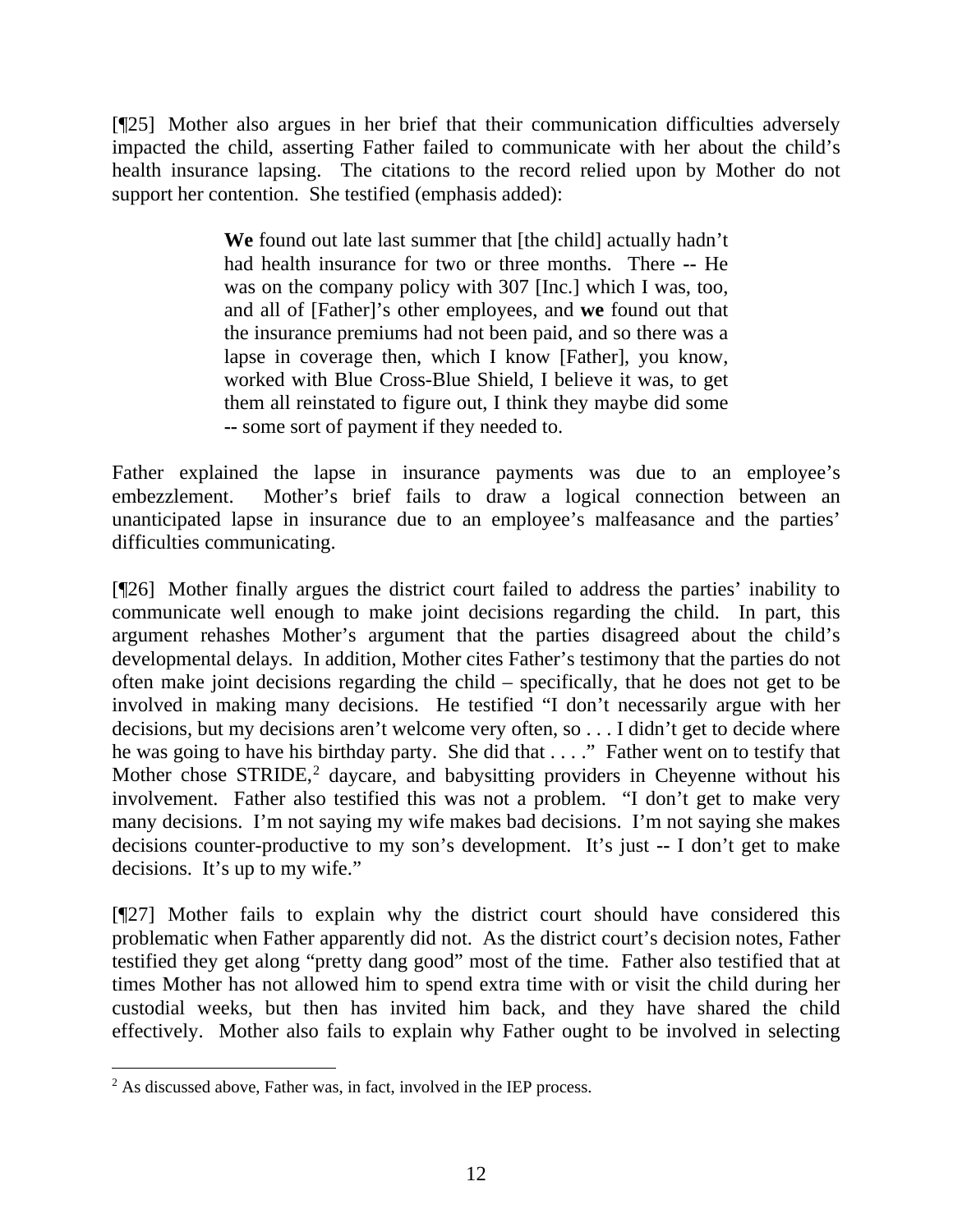childcare providers in Cheyenne. Each party is capable of "arranging for each child's care by others as needed" independently. Wyo. Stat. Ann. § 20-2-201(a)(ii) (LexisNexis 2017). The district court's order does address the child's birthday, allocating half of outside of school time to each parent. Mother does not point to any instance where the parties were unable to resolve a decision concerning the child's welfare or the types of services he should be provided. *Cf. Williams*, ¶ 27, 368 P.3d at 549 (parties' inability to make joint decisions on matters relevant to child's welfare demonstrated shared custody arrangement was not working during temporary custody period).

[¶28] Overall, the record is replete with instances of the parties' cooperating and sharing time with the child, including sharing his birthday, caring for him in lieu of a babysitter, spending time with him at each other's homes during each other's custodial weeks, communicating with each other about him frequently, and allowing the other party to take the child to family events. It was reasonable for the district court to conclude that the long standing shared custody arrangement has not been contrary to the child's best interests or caused undue difficulties for the parents. *In re KRA*, 2004 WY 18, ¶ 20, 85 P.3d 432, 439 (Wyo. 2004). As in *In re KRA*, a shared custody arrangement most closely approximates the former family relationship – it has been the custody arrangement for the majority of the child's life. *Id*. ¶ 19, 85 P.3d at 438; *cf. Williams*, ¶ 25, 368 P.3d at 547 (temporary shared custody period took place during summer months not comparable to the parties' lives the rest of the year since both work as teachers).

[¶29] Under our abuse of discretion standard of review, we cannot say the district court was required to find the difficulties the parties had with communication at times outweighed the child's interest in ensuring he sees each parent as much as possible. The record supports the district court's decision.

[¶30] The district court's findings reveal that all relevant factors were thoughtfully analyzed and carefully weighed in discerning the best interests of the child before arriving at its conclusions. Accepting the evidence of Father as true, giving all favorable inferences to that evidence, and leaving out of consideration entirely the conflicting evidence of Mother, the record and the trial court's findings fully sustain the overall conclusion that the shared custody plan is in the child's best interests.

# **III. Change of Custody When the Child Attends School**

[¶31] Mother argues the shift from shared custody to primary physical custody with Father and visitation with Mother when the child enters school is an improper anticipatory modification of custody. We have repeatedly condemned decree provisions which provide that a parent's relocation constitutes a material change in circumstances. We recently reviewed our precedent on this issue in *Hanson v. Belveal*. There the district court ruled a decree provision which stipulated that a move outside Wyoming by either parent would constitute a material change in circumstances could not serve as a basis to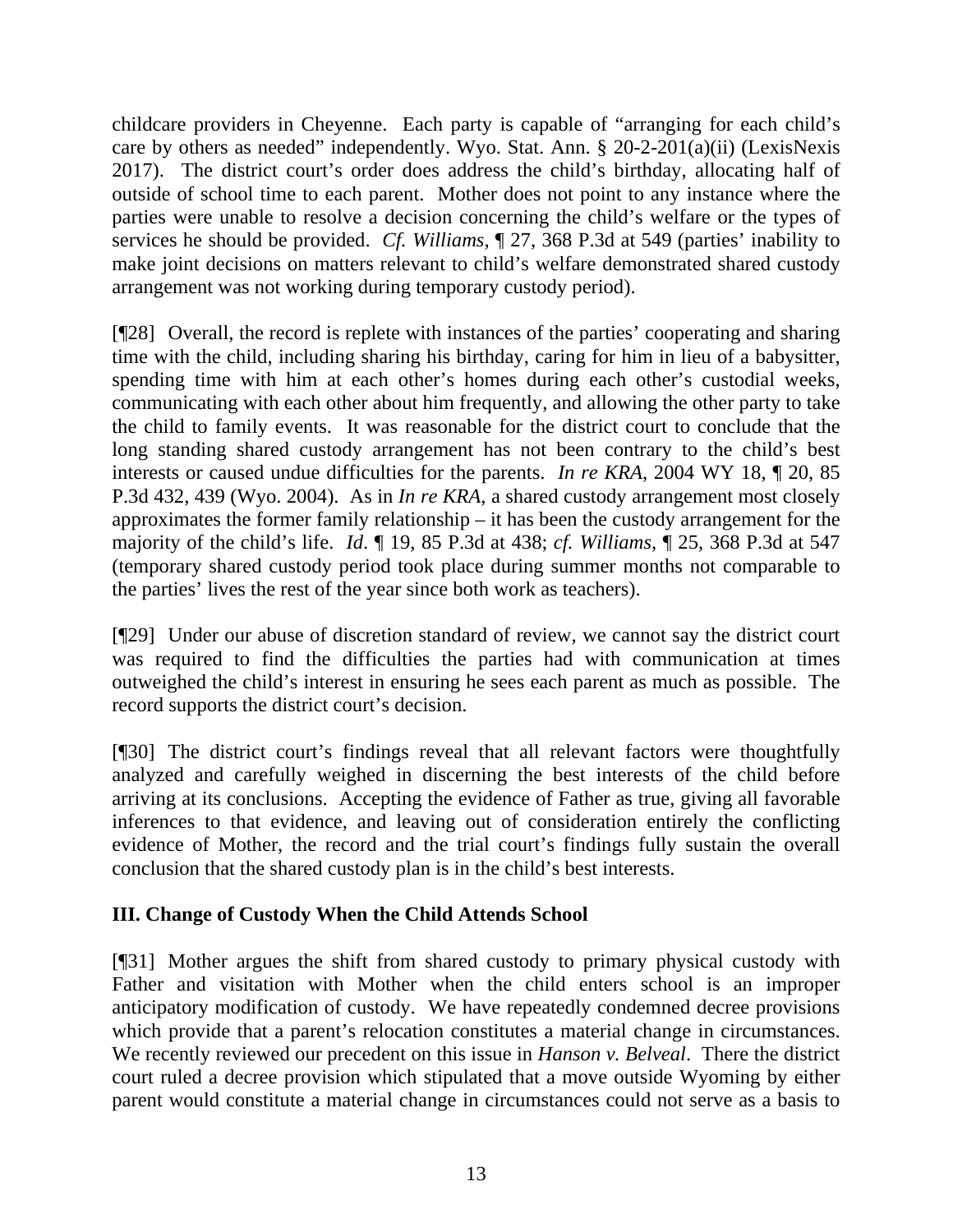modify the decree's custody provision because the court was required to make an independent determination of whether there has been a material change in circumstances that would support a custody modification. *Hanson v. Belveal*, 2012 WY 98, ¶ 20, 280 P.3d at 1193. We explained why the district court's decision was correct.

> It is unrealistic to expect divorced parents to remain forever in the same location, *Testerman*, ¶ 18, 193 P.3d at 1146, and whether a parent's relocation is a material change in circumstance is a fact sensitive analysis that requires consideration of more than just the relocation itself. *Love* [*v. Love*], 851 P.2d [1283,] 1287 [(Wyo. 1993)]; *Martin* [*v. Martin*], 798 P.2d [321,] 323 [(Wyo. 1990]. Decree provisions that purport to define an event that will constitute a material change of circumstance or affect a child's best interest at some future undefined time are therefore particularly problematic. As we explained in *Martin*, where the decree provided for an automatic change of custody if either parent moved from Laramie:

> > The district court's anticipatory conclusion that the best interests of the children will be served by a ninemonth/three-month split in favor of the parent remaining in Laramie is an abuse of discretion. As noted above, the test for child custody is the best interests of the children, and such a decision cannot be made without the district court having before it all facts necessary to make such a determination. What those facts may be, if and when one or the other parent leaves Laramie, can only be pure speculation at this point in time. Such speculation is not a substitute for complete analysis of all existing circumstances when and if a change in the established child custody arrangement becomes necessary.

*Martin*, 798 P.2d at 323; *see also Testerman*, ¶ 19, 193 P.3d at 1146 (holding district court abused its discretion by including a provision in the decree that either parent's relocation "may be considered by the Court as a change of circumstances sufficient to give the Court jurisdiction to consider a custody modification"); *Harshberger* [*v. Harshberger*, 2005 WY 99,] ¶ 8, 117 P.3d [1244,] 1249 [(Wyo. 2005)] (noting that Court has rejected such a scheme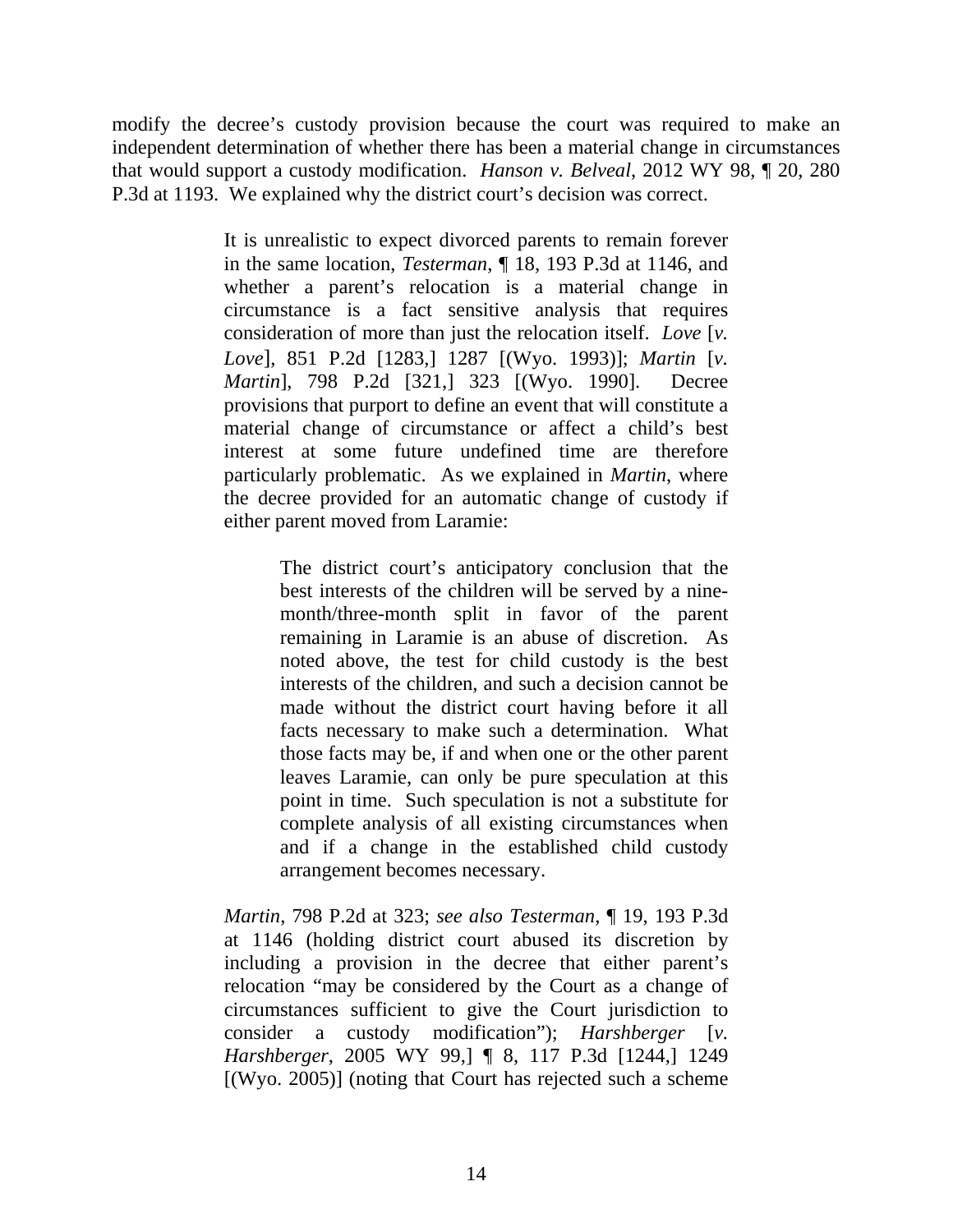because it circumvents the district court's duty to evaluate custody decisions).

… the district court ruled that it must independently evaluate all of the facts and determine whether there had been a material change of circumstances. The question Father presents is essentially whether the parties' relocation stipulation deprived the district court of its discretion to make that determination. We hold that the parties' agreement did not and could not have stripped the court of its authority and obligation to independently determine whether there had been a material change in circumstances.

The parties' agreement suffers from the same defect this Court found in the decrees at issue in *Martin* and *Testerman*. The relocation stipulation was an "anticipatory conclusion" that a move outside Wyoming by either parent would result in a material change to the detriment of the parties' child. *See Martin*, 798 P.2d at 323. In fact, the parties did not and could not know that a move by either parent outside Wyoming would result in a material change of circumstances. The conclusion was purely speculative and made without consideration of the surrounding facts, and the district court thus would have abused its discretion had it accepted the parties' prior agreement as grounds to find a material change of circumstances. *See Martin*, 798 P.2d at 323; *Testerman*, ¶ 19, 193 P.3d at 1146.

An agreement by the parties to a modification proceeding that there has been a material change of circumstances is not and cannot be a substitute for the district court's evaluation of the surrounding facts and its independent determination that there has been the required change in circumstances. As noted above, a district court's authority to modify a divorce decree is statutorily confined to those instances where there has been a material change in circumstances and in the absence of such a finding, the court is without subject matter jurisdiction to modify custody. *Weiss* [*v. Weiss*, 2009 WY 124,] ¶ 13, 217 P.3d [408,] 412 [(Wyo. 2009)]; *TLJ*, ¶ 8, 129 P.3d [874] at 876 [(2006)]. We have long held that parties may not waive jurisdictional defects or consent to subject matter jurisdiction where it otherwise does not exist, and the parties' stipulation that there has been a material change in circumstances thus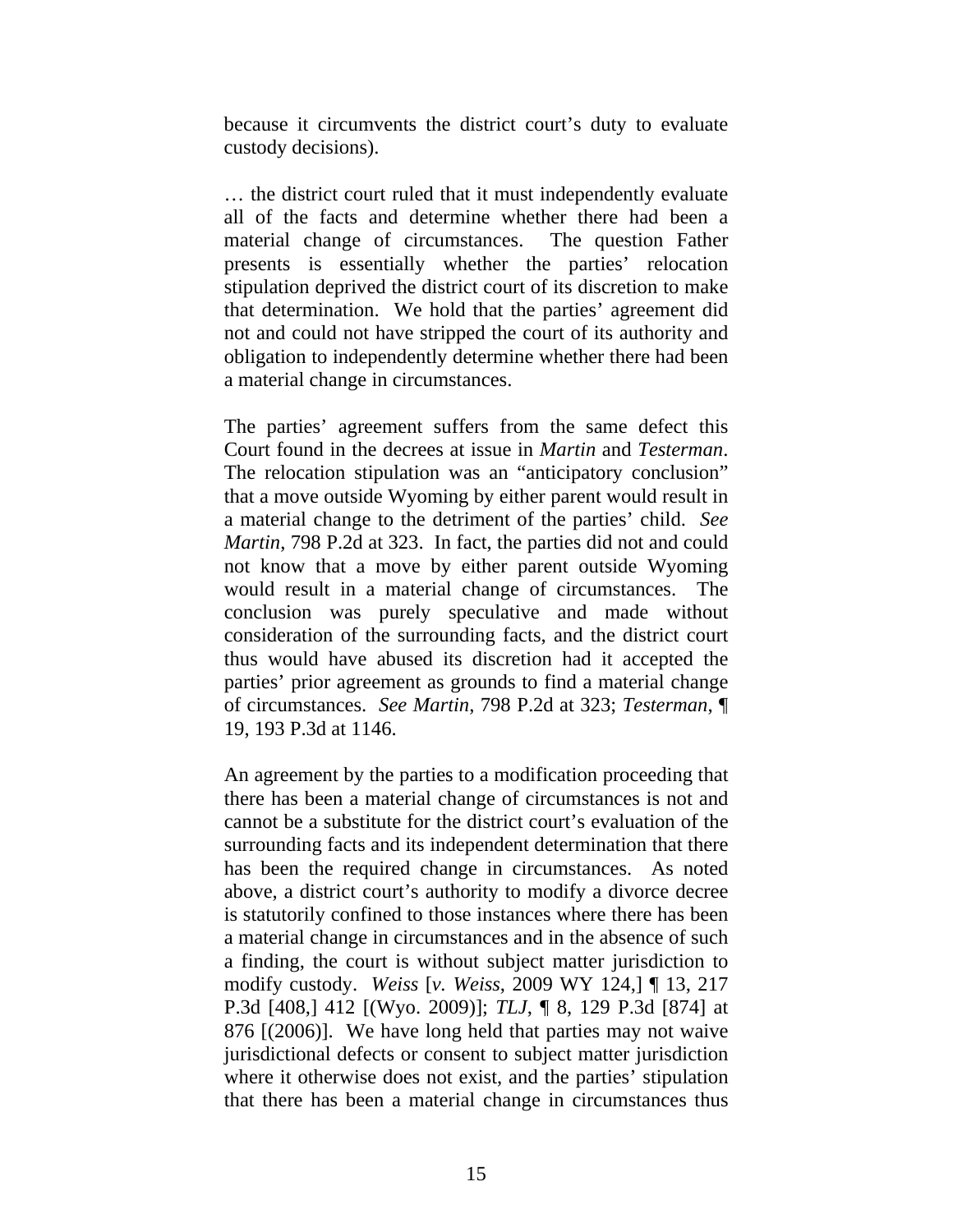cannot be the controlling consideration. *See Weller v. Weller*, 960 P.2d 493, 496 (Wyo. 1998) ("A lack of subject matter jurisdiction constitutes a fundamental defect in a proceeding which cannot be cured by waiver or consent by the parties."); *White v. Bd. of Land Comm'rs*, 595 P.2d 76, 79 (Wyo. 1979) ("Parties cannot confer jurisdiction by consent.").

*Hanson,* ¶¶ 24-27, 280 P.3d at 1195–96.

[¶32] Mother argues the shift in custody when the child begins attending school is based on numerous speculations that were not before the district court at trial. Mother first argues the district court erred in assuming the child would go to school. This argument has no merit. Children go to school. The trial court was not required to check its common sense at the door. Mother next infers that because the district court's decision states it is in the child's best interest to continue shared custody until it is no longer practical, the district court must have based its decision on speculation that the geographic distance between the parties won't change. Mother does not, and could not reasonably, dispute that shared custody is not practical once the child attends school if the geographic distance between the parties remains the same.

[¶33] As *Hanson*, *Testerman*, and *Martin* specifically hold, it's impossible to know whether either or neither party in a case will move at some point and, if so, whether that would be a material change in circumstances. In this case, there was some speculation about a move but no evidence either party planned to move. The district court recognized this when it "emphasize[d] that its custody arrangement is predicated upon both parties living in Wyoming in fairly close proximity to each other" and recognized that a modification may be appropriate if a party moved far away. The court was clear that as between primary custody with Mother and primary custody with Father, the evidence weighed slightly in favor of primary custody with Father. Because shared custody is the best arrangement for the child, it was ordered to continue as long as possible under the assumption no material change in circumstances which affect the child's welfare occurs after the decree.

[¶34] The only thing the district court assumed would change is the child's age. We have held that it is proper to accommodate a growing child. In *JS v. MB*, the district court split each week in half until the child reached the age of five, then shifted to alternating weeks. *JS v. MB*, 2010 WY 114, ¶ 4, 237 P.3d 974, 975 (Wyo. 2010). The father complained the district court erred in ordering the latter arrangement without a separate hearing to determine the child's best interests at that time. *Id*. ¶ 6, 237 P.3d at 975. We held the "district court did not abuse its discretion in ordering the parties to alternate weeks with the child beginning at age five. In ordering as it did, the court simply modified the current visitation arrangement to accommodate the growing child,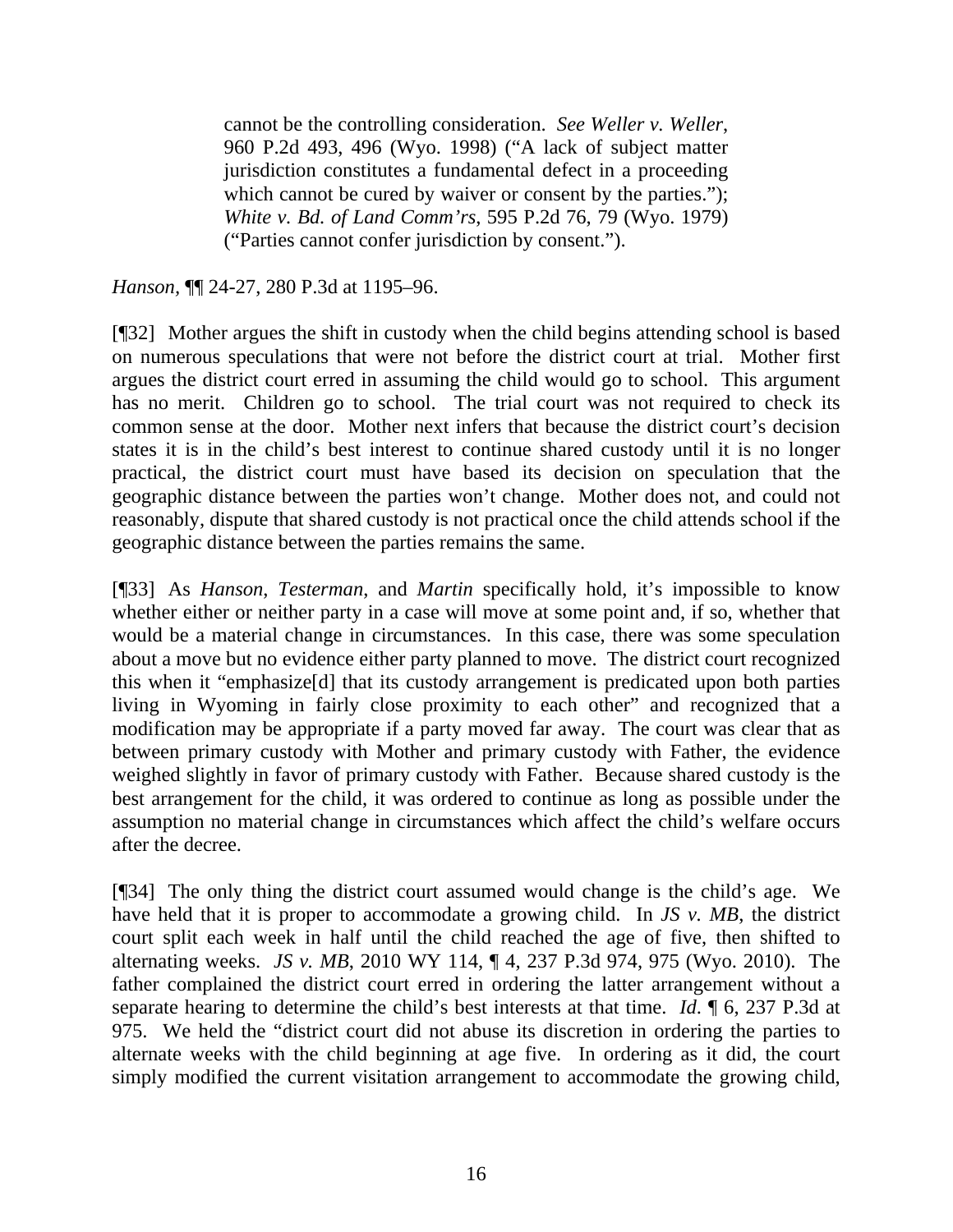which is routinely done in long-term custody and visitation plans." *Id*. ¶ 15, 237 P.3d at 978.

[¶35] We have criticized the failure to do so. We faulted the shared custody order in *Buttle* for leaving open the question of where the child would reside when he reaches school age, requiring the parties to return to court in less than a year. *Buttle*, ¶ 42, 196 P.3d at 184. In *Long v. Long*, we remanded a custody determination for the district court to make findings whether a custody settlement was in the best interests of the children. *Long v. Long*, 2018 WY 26, ¶¶ 24-25, 413 P.3d 117, 125-26 (Wyo. 2018). We also remanded for the district court to enter an appropriate visitation schedule. *Id*. ¶ 27, 413 P.3d at 126. The visitation provision in the stipulation, awarding "reasonable visitation rights" to the non-custodial parent, did not conform to the requirement of Wyo. Stat. Ann. § 20-2-202 to "order visitation in enough detail to promote understanding and compliance." *Id*. ¶¶ 26-27, 413 P.3d at 126. We explained that "[a] proper visitation provision should specify which weekends, holidays, and other days Husband is allowed visitation; details concerning overnight visits and issues relating to transportation between Wife and Husband; and specify how the visitation schedule will change as the children get older." *Id*. ¶ 27, 413 P.3d at 126 (citing *IC v. DW*, 2015 WY 135, ¶ 21, 360 P.3d 999, 1005 (Wyo. 2015)). In *IC v. DW*, we held a visitation schedule that only extended until the child was 18 months old insufficient and remanded for entry of a more specific visitation schedule to, among other things, adjust visitation as the child gets older, to "provide a meaningful schedule until he reaches his majority," including to "address summer visitation for a period appropriate to the child's age."[3](#page-17-0) *Id*. ¶¶ 20-21, 360 P.3d at 1005-1006.

[¶36] The district court was required to set forth a custody and visitation schedule for the long-term based on the evidence produced at trial. The district court wisely tailored its custody order to the child's age. The district court did not err procedurally and it did not abuse its discretion in its determinations.

<span id="page-17-0"></span><sup>&</sup>lt;sup>3</sup> Numerous secondary sources describe the benefits of age appropriate custodial arrangements. For example, though Father repeatedly criticized the frequent exchanges in the temporary custodial arrangement in the first divorce case, as inconvenient as it may have been for the parents, it was reasonable for the trial judge to think it was in the best interests of their then-infant child. *See* Michael E. Lamb, *Placing Children's Interests First: Developmentally Appropriate Parenting Plans*, 10 Va. J. Soc. Pol'y & L. 98, 115 (2002) (citing Joan B. Kelly and Michael E. Lamb, *Using Child Development Research to Make Appropriate Custody an Access Decisions for Young Children*, 38 Fam. & Conciliation Cts. Rev. 297, 308 (2000)); *see also* Farrah L. Spencer & Monica J. Vozakis, *Wyoming Statutory Parent-Time Schedules and Parent Plans Minimizing the Impact of Divorce on Children*, Wyoming Lawyer at 34, 35 (December 2013).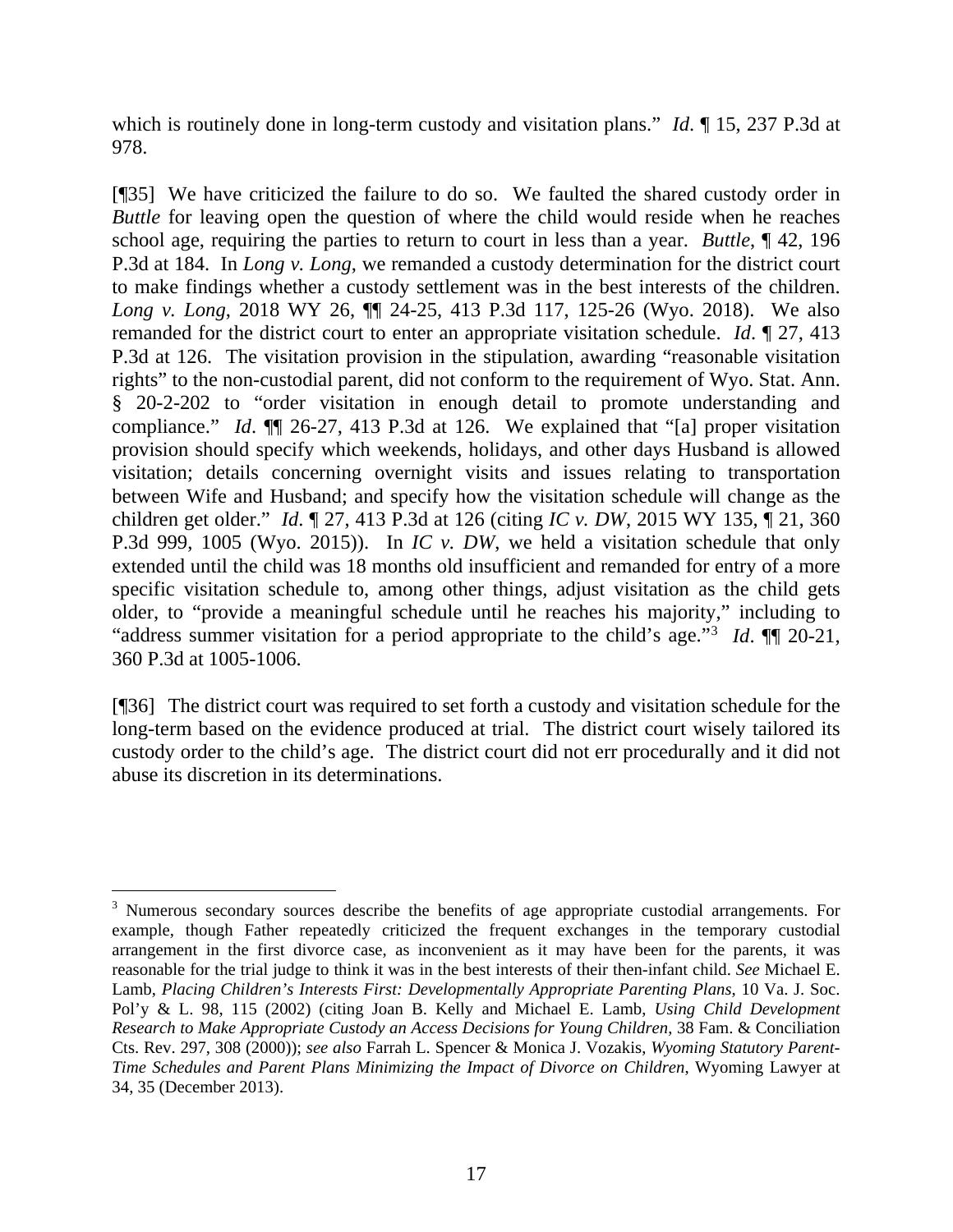### **IV. The District Court's Primary Custody Determination**

[¶37] The district court engaged in an extensive analysis of the best interests of the child and considered each of the factors listed in Wyo. Stat. Ann. § 20-2-201(a) (LexisNexis 2017). Mother contends the district court's findings of fact on many factors were either not supported by the evidence or directly contrary to the evidence presented at trial. Mother generally focuses only on evidence that supports her position, eliding contrary evidence. Conversely, under our standard of review, Mother must demonstrate that a material factor deserving significant weight was ignored or that a finding was contrary to the evidence or against the great weight of the evidence, affording Father every favorable inference while omitting any consideration of evidence presented by Mother. *In re KRA*, ¶ 16, 85 P.3d at 437.

## **Quality of Relationship with Each Parent**

[¶38] The district court found Father was probably the child's primary caregiver, stating the child had a good relationship with both parents but a very close, special bond with Father and they spent ample time together, as Father takes the child with him to work on the ranch. Mother faults the court for not defining what the court meant by "primary caretaker" or making more detailed findings to explain how it made this determination. Because Mother did not request more detailed findings, she cannot be heard to complain that the district court did not more fully explain its reasoning. W.R.C.P. 52(a); *JT v. KD*, 2008 WY 104, ¶ 15, 192 P.3d 969, 972 (Wyo. 2008).

[¶39] Mother also claims the court's finding that Father was most likely the primary caregiver is in clear contradiction to the trial evidence. Mother points to the fact that she left her employment to be a stay at home parent for the months after the child was born until the parties separated. Mother omits to explain why the district court erred in not giving this very remote fact weight. Mother points out she enrolled the child in daycare and sought an evaluation from STRIDE and argues she was the parent who had historically provided for the child's emotional and intellectual needs and Father disfavored providing the child specialized educational services. She omits to consider that Father also took the child to daycare and ensured he received the special educational services he needed, as detailed earlier in this opinion. Mother points to Father's testimony that when they were not separated he learned from her how to put the child down to sleep and to give him choices. Mother fails to acknowledge his concurrent testimony that he refused to learn from her that he ought to whip him. And Mother fails to acknowledge this testimony can fairly be read as favoring Father's position that he is a primary caregiver – if he were not, he would not have had the need or occasion to learn how to care for the child. Mother claims the district court failed to address the maternal grandmother's testimony about Mother's relationship with the child. In fact, the district court specifically noted her testimony that Mother is a very good parent and found Mother has a good relationship with the child and is a patient and capable parent.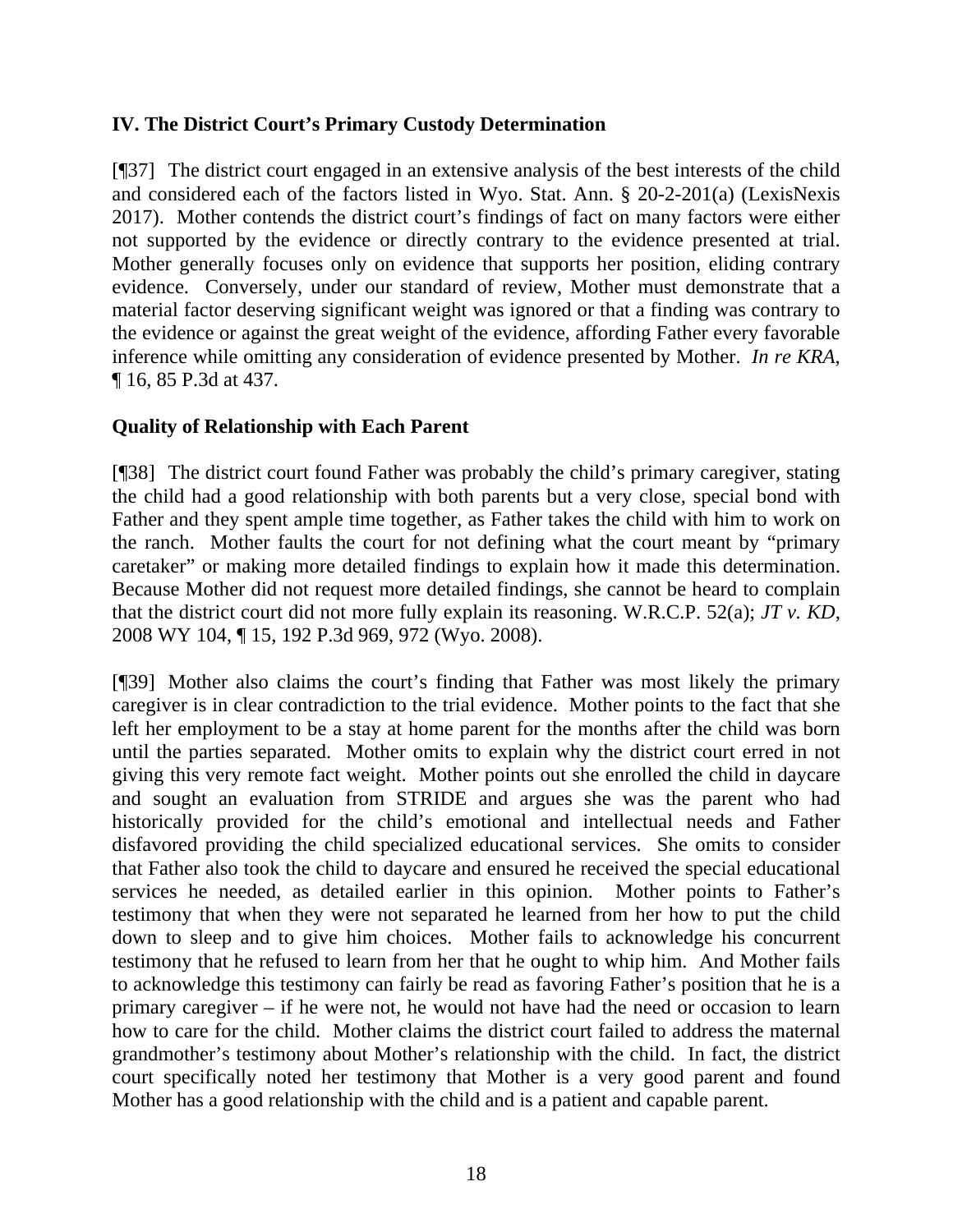[¶40] Mother last points to testimony that during the temporary shared custody orders Mother had actual physical custody during half of Father's time and asserts the district court did not discuss this testimony or address the amount of time that Father had custody of the child. In fact, the district court specifically noted this testimony in its summary of the facts and found Father spends ample time with the child and is most likely the primary caretaker. And, Mother fails to address contrary evidence directly refuting this testimony.

[¶41] Mother also claims a legal error. The district court noted courts often evaluate the strengths and deficiencies within each child-parent relationship when deciding custody, citing *Lopez v. Lopez*, 2005 WY 88, ¶ 18, 116 P.3d 1098, 1102 (Wyo. 2005), for the proposition that the strength of a parent-child relationship is an important factor in predicting a parent's ability to provide for a child's emotional and intellectual needs. Mother argues the district court relied on this Court's quotation of the trial court rather than a holding of this Court. We stated in *Lopez* that the trial court did not err in weighing the evidence or applying the law. *Id*. ¶ 19, 116 P.3d at 1103. Even if Mother's textual argument were correct, Mother has not shown the district court made a legal error. No factor is dispositive, but primary caretaker status is often a weighty consideration. *Williams*, ¶ 19 n.2, 368 P.3d at 546 (citing *Walter v. Walter*, 2015 WY 53, ¶¶ 10–12, 346 P.3d 961, 965 (Wyo. 2015), and *In re Paternity of JWH*, 2011 WY 66, ¶ 11, 252 P.3d 942, 947 (Wyo. 2011)).

# **Ability of Each Parent to Provide Adequate Care for Each Child**

[¶42] The district court found this factor weighed in favor of Father because Father has a large support system, extended family, and close friends in Wheatland to rely on while Mother's babysitter and close friend planned to move and her family lives in Nebraska. The court compared her apparently tenuous ability to subsist financially, with \$2,000 per month of take-home income and \$1,799 mortgage payment with Father's more stable, albeit in debt, businesses. The court also compared Father's more stable work situation with Mother's new real estate career, which had some flexibility but developing work obligations.

[¶43] Mother faults the district court for not also noting her father lived in Torrington, halfway between Mother's home in Cheyenne and Father's home in Wheatland when discussing the parties' local systems of support. Mother does not explain why it would be an abuse of discretion for the district court to give more weight to a support system located in the same community as a parent.

[¶44] Mother complains that the district court focused on the fact that her friend and babysitter was moving away rather than her testimony that she has childcare in place. Mother does not explain why the district court was required to accord greater weight to her non-specific testimony that she "has some childcare in place" than to the fact that her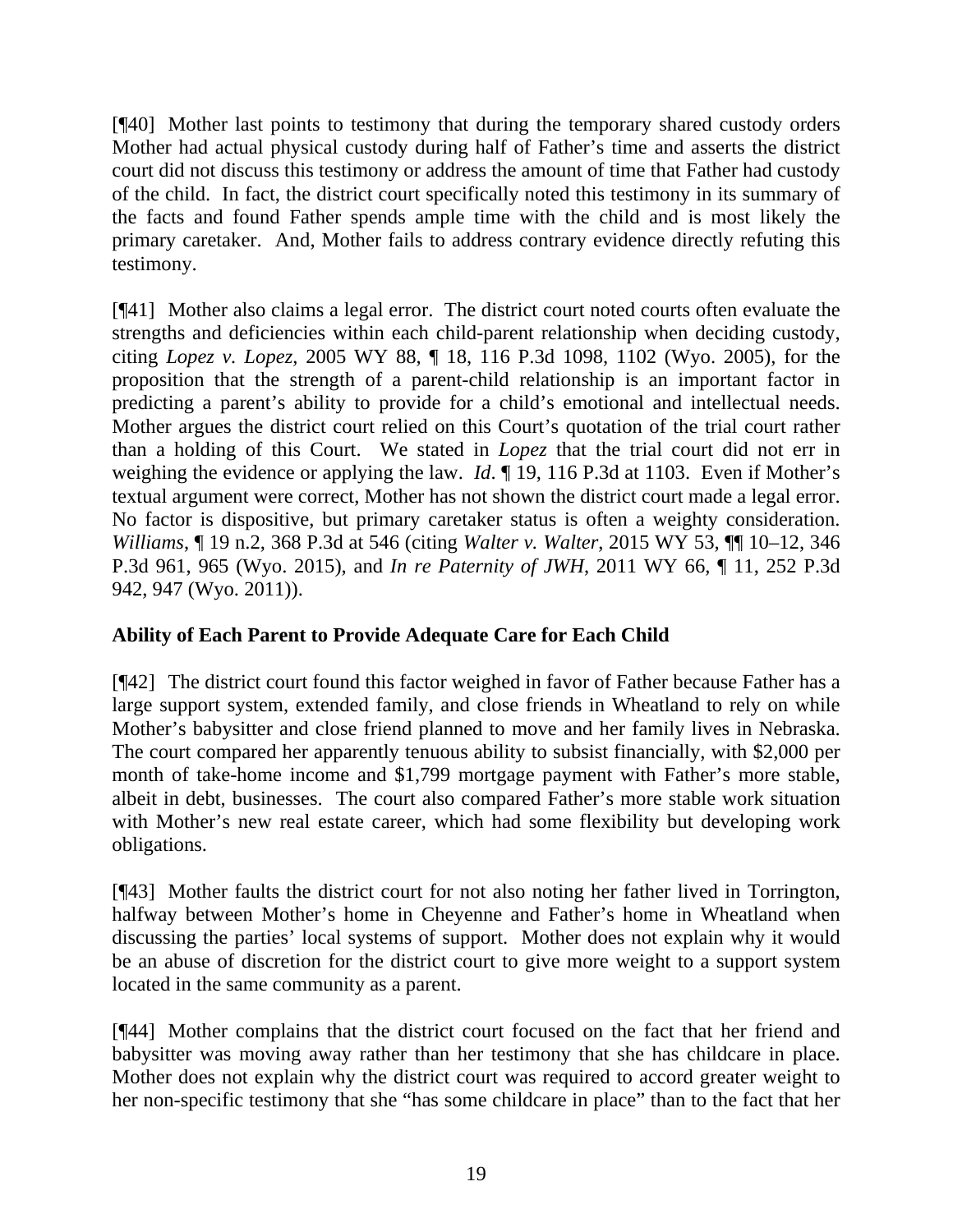current childcare arrangements could not continue, or her testimony that the child has been asked not to return to two daycares in Cheyenne and her refusal to answer the question whether there is a facility in Cheyenne where he can be taken.

[¶45] Additionally, Mother argues the court erred in focusing on Father's support system in Wheatland instead of the fact that the child had lived in Cheyenne most of his life rather than the newly purchased ranch. She makes no argument why that's more relevant to the ability of each parent to provide adequate care for the child than Father's support system for childcare.

[¶46] Finally, Mother argues the court should not have been more concerned about her financial stability than Father's. Mother's brief argues the court failed to consider the fact that Father failed to provide support for the child after the temporary hearing and "she had successfully provided for [the child] in the eight months between the hearing on temporary custody and the trial based on her own income." Her brief fails to acknowledge that at the same time she testified her income could increase, she also testified that while Father did not pay child support through the clerk of district court, he put money in her account, she had totaled up how much he paid (she did not testify to the total) and she was satisfied with and appreciated that amount. Mother argues the court should not have found Father's "work situation seems stable, regardless of the amount of debt he owes on his businesses" because his history of owning and operating small businesses shows a lack of stability, pointing to testimony about Father's business debts. She also compares her testimony that her income has the potential to increase with Father's inability to provide reliable information about his income and expenses. But the record contains testimony that in addition to substantial debts, Father's ranch is a going concern and he has assets, including real estate, with substantial value and has a long history of varying levels of success in small business.

[¶47] Mother also claims nothing in the record supports the district court's finding that her work situation is not as flexible as she testified it to be. In reality, the district court found that she had just started her new career in real estate and her work obligations are still developing. She testified that she schedules work around child care obligations but also testified her income could as much as double or triple in the future. It would not be irrational to think that much greater income would entail more work and less flexibility which Mother, being new to the occupation, might not foresee. In sum, the district court's findings that Mother's work situation was less stable and her future financial success less certain than Father's are not unsupported by evidence.

# **How Parents and Child Maintain and Strengthen Relationship With Each Other**

[¶48] The district court found both parents take advantage of the opportunities they have to spend time with the child, Mother has been generous in allowing Father to spend extra time with the child, Father takes advantage of those opportunities, and both parents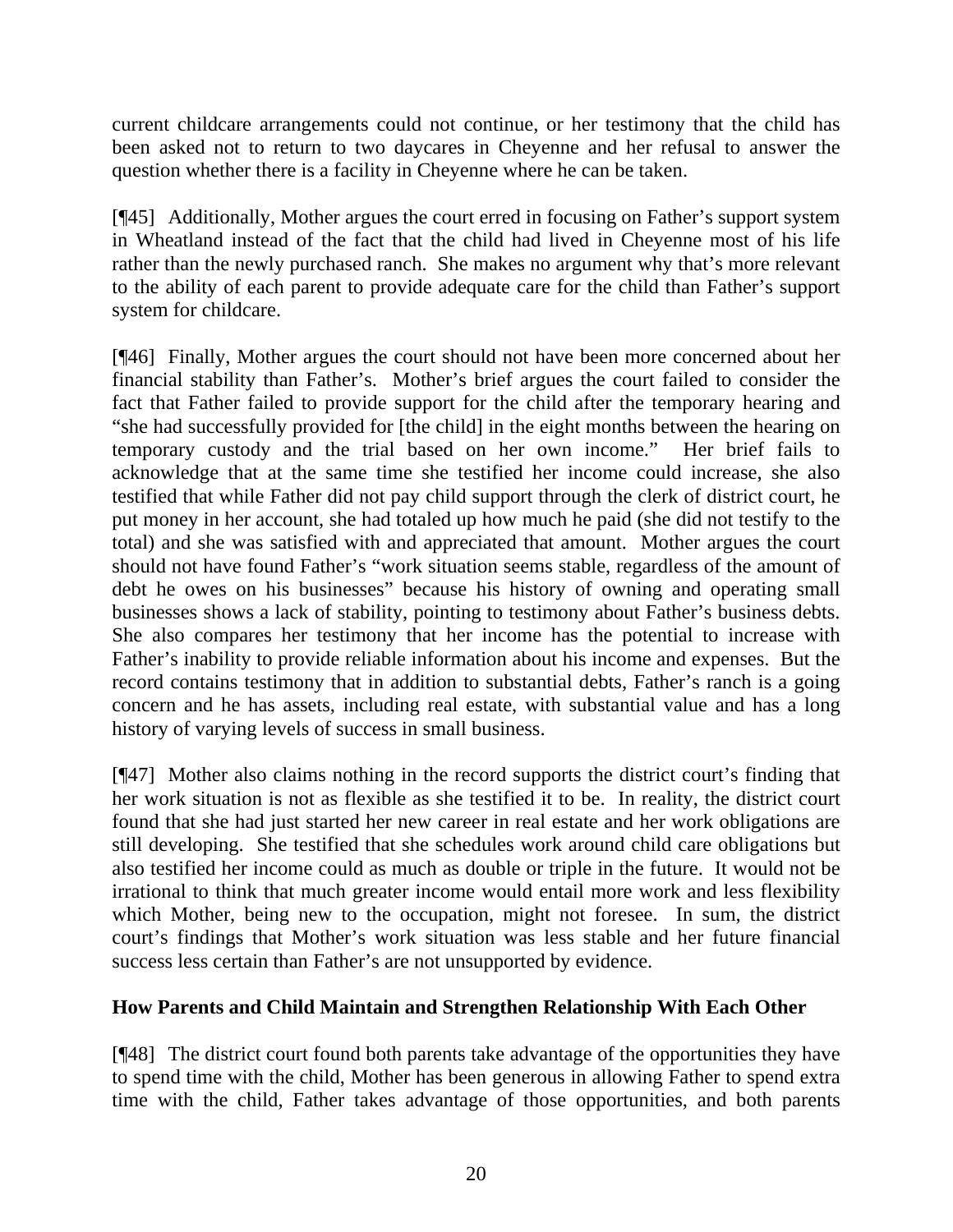support the child's best interests by encouraging his relationship with the other parent. The district court concluded this factor weighed in favor of continuing shared custody for as long as possible. The court also concluded this factor weighed in favor of awarding Father primary custody due to their close bond and, because it was a close call, the child should have more than standard visitation with Mother.

[¶49] Mother argues these findings are inconsistent. She claims awarding primary custody when the child enters kindergarten seems completely contrary to continuing shared custody as long as possible. It is not. The parties do not live in the same community and shared custody cannot continue once the child enters school. As explained above, the trial court properly accommodates the growing child.

[¶50] Mother cites the testimony that supports the district court's finding that she has been generous in allowing Father to spend extra time with the child. Mother complains Father's testimony clearly demonstrated that he had, and would continue to use visitation with the child as a tool to hurt Mother. Father testified he told Mother several times he would raise the child without her. Mother acknowledges this was at the time Mother took the child away from him when she first filed for divorce. Father testified Mother took the child and moved out of the marital home without Father knowing and subsequently withheld visits from Father, including one period of almost a month. Her brief claims the district court should have relied on her testimony that was all her first lawyer's fault. There is evidence to support this, including Father's testimony that Mother's first lawyer threatened him[4](#page-21-0) and that Mother's lawyer at trial admitted that what her first lawyer did was indefensible. Conversely, Mother offers no legal reason why the general principle that a litigant is bound by the acts of her lawyer-agent, even if grossly negligent, should not apply. *See Estate of Dahlke ex rel. Jubie v. Dahlke*, 2014 WY 29, ¶ 68, 319 P.3d 116, 132 (Wyo. 2014); *Tegeler v. State ex rel. Workers' Safety & Comp. Div.*, 2013 WY 40, ¶ 11, 298 P.3d 173, 176-77 (Wyo. 2013); *Hochhalter v. Great W. Enterprises, Inc.*, 708 P.2d 666, 670 (Wyo. 1985). Moreover, there is no evidence that Father withheld the child from her for more than hours at a time, getting in his pickup and driving off a few times.

[¶51] Mother's brief also asserts there was no evidence that Father would allow additional visitation if awarded primary custody. In reality, Father testified he thought it unfair Mother's lawyer criticized him for allowing Mother to spend extra time with the child if she had a reason like a family event. He also testified Mother has an open invitation to spend time with the child at the ranch and there has not been a week when he

<span id="page-21-0"></span><sup>&</sup>lt;sup>4</sup> The district court sustained a hearsay objection to this testimony, but we note a threat is not hearsay, nor is a statement of party opponent's counsel. W.R.E. 801(c), 801(d)(2); *see* 4 Mueller & Kirkpatrick, *Federal Evidence* §§ 8:18, 8:51 (4th ed. June 2017 update).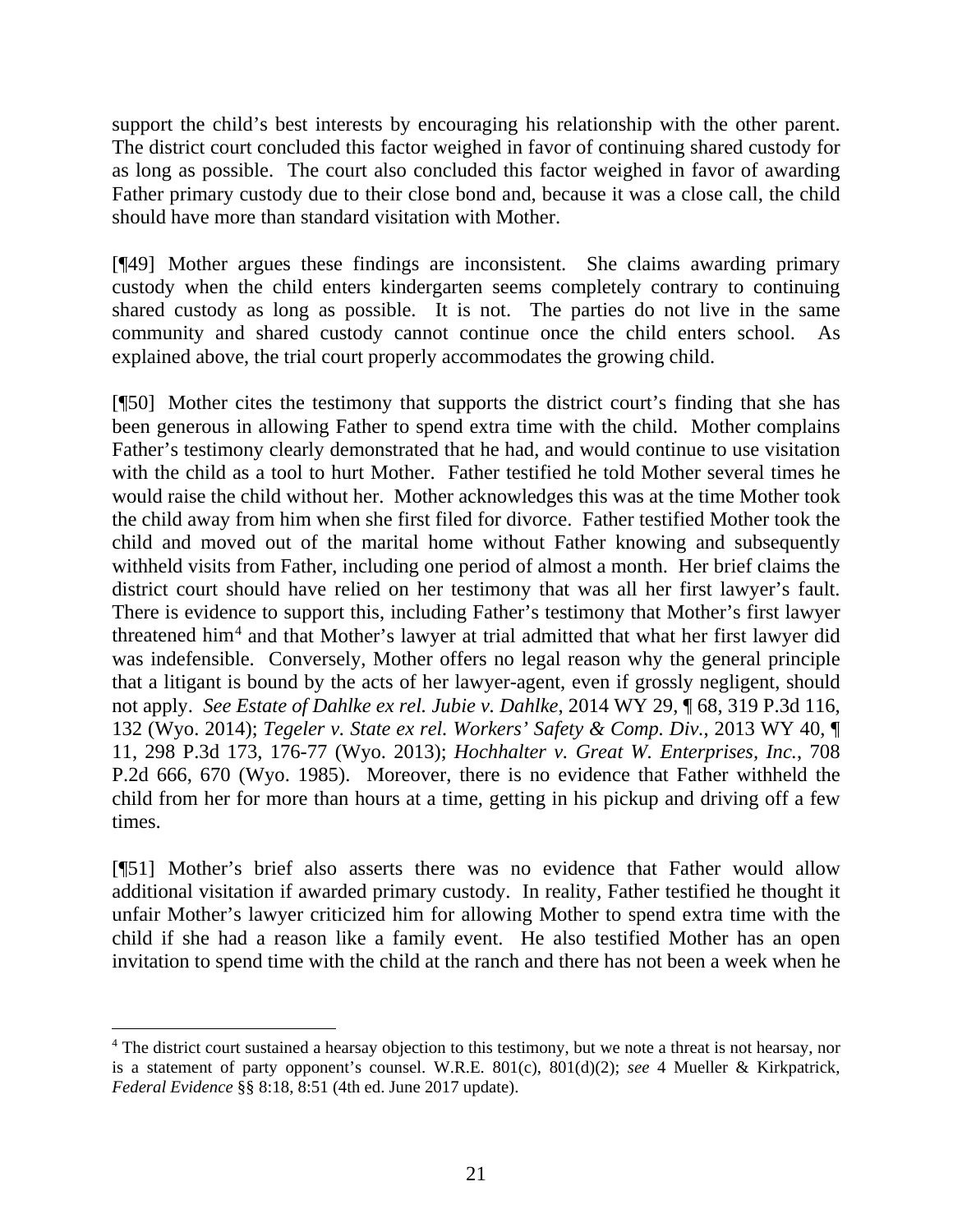has had the child that she has not. The district court could hardly have concluded Father would not allow Mother additional visitation if awarded primary custody.

# **How the Parents and Each Child Interact and Communicate and How Such Communication May Be Improved**

[¶52] The district court found the parties interact and communicate well with the child and a shared custody schedule, seeing each of them as much as possible, would be conducive to maintaining this. The district court found that after the child starts school, Mother should have a generous visitation schedule, which she would likely be able to take advantage of by tailoring her work schedule.

[¶53] The court also noted Father will be able to spend time with the child when he is off school due to his self-employment. Mother claims this was a mistake. While listing the history of his businesses on direct examination, Father testified that he had obtained a loan as a first-time rancher and was about to purchase cows and "it's my wish to -- if the oil and gas doesn't come back, to sell my assets and phase out and become a rancher so I can raise [the child] on the ranch." He also testified he had not worked a full eight-hour day at his businesses in Cheyenne since the divorce because the child is his priority. Mother claims this means his employment history and future are not stable and his employment future was unknown at the time of trial. However, when further inquiry was made on cross examination, Father clarified he did not want anything to do with the oil and gas business if he is able to be with his son; his intention was to be a rancher and his son is his priority.

[¶54] Mother claims it was impossible for the district court to determine that Father's self-employment would make him available to spend time with the child after school. She also reiterates her arguments, detailed above, that the district court should have credited her testimony that she has flexibility at work and childcare in place. Yet Father not only made the general statement that he would be available to take care of the child, he went on to describe what his days at the ranch look like and how the child fits in to them when he is home full-time. There is no reason to think taking care of the child after school would be incompatible with ranching.

# **Other Factors Deemed Necessary and Relevant by the Court**

[¶55] One of the other issues addressed by the trial court was Father's concern that Mother would move out of state with the child. This was a valid concern because Mother had fewer ties to Wyoming than Father and there was evidence she had taken the child out of state in the past. Mother's brief asseverates that the trial court erred in assuming Mother planned to move out of state and used its finding that Mother could potentially move in the future to justify awarding primary custody to Father. Mother also asserts the district court erred in predetermining that either party's relocation outside the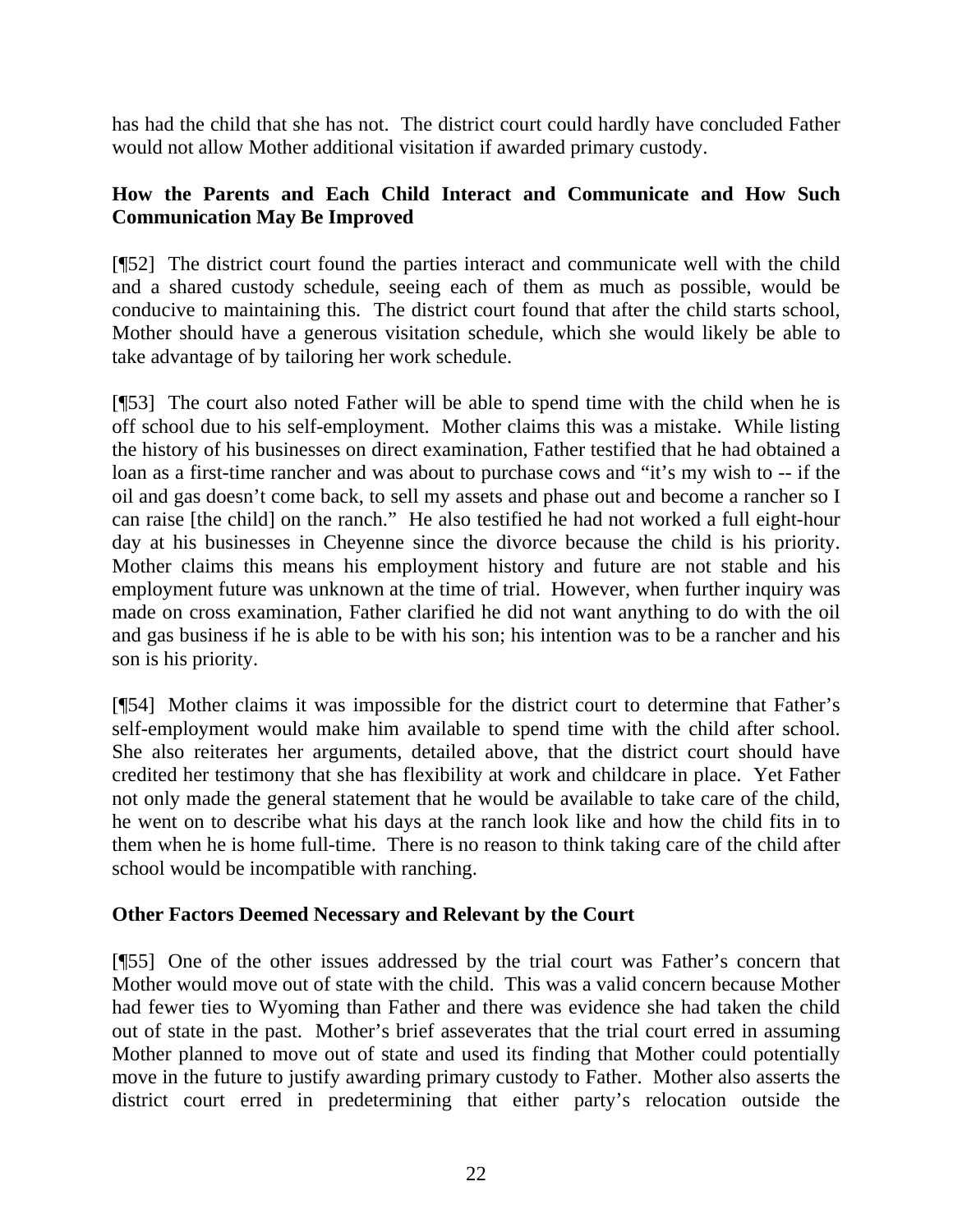geographical distance between Cheyenne and Wheatland would automatically trigger modification of custody, visitation and support without an analysis of whether or not such a modification would be in the best interest of the child. Mother's arguments do not accurately reflect the trial court's ruling (emphasis added).

> The Defendant voiced his concern that Plaintiff would take QPB and move out of state. The Court shares this concern because [Mother] seems to have little ties to Wyoming. Some evidence shows that [Mother] once took [the child] and moved out of the marital home without [Father] knowing and subsequently withheld visits between [Father] and [the child]. The Court will emphasize that its custody arrangement is predicated upon both parties living in Wyoming in fairly close proximity to each other. If one party moves out of state or to an in-state town that is far from the Wheatland/Cheyenne area, then the Court would **consider** a reassessment of **[the child]'s best interests** and **possibly a modification** of custody, visitation, and support. *See e.g. Jensen v. Milatzo-Jensen*, 2013 WY 27, 297 P.3d 768, 773 (Wyo. 2013) (finding that primary custodian's relocation 40 miles away constituted a material change in circumstances that warranted a modification of custody); *Arnott v. Arnott*, 2012 WY 167, 293 P.3d 440, 458 (Wyo. 2012) (holding that the relocation of a primary custodian to another state may constitute a material change in circumstances that warrants modification of child custody).

Nothing in the ruling suggests the court presumed Mother would move out of state or awarded custody to Father because of that possibility. Nothing in the ruling suggests that the court predetermined that a party's relocation would automatically trigger modification. The court's ruling specifies that if a party moved far away, the court would **consider** a **possible** modification of custody, visitation, and support if it were in **the child's best interests.** The trial court gave the parties an accurate, if brief, summary of the law, explaining why it did not affect the court's current determination and how it might affect the case in the future. Mother does not, and could not reasonably, dispute that the custody arrangement is only practical if the parties live in fairly close proximity.

[¶56] Our standard of review requires us to state the facts in the light most favorable to Father and the light least favorable to Mother. Bearing in mind that the district court had a high opinion of both parents, we take this opportunity to note once again that "the district court's responsibility for fashioning family relationships through custody determinations encompasses one of the most difficult and demanding tasks assigned to a trial judge. This life-altering decision is perhaps most exacting in cases such as this,